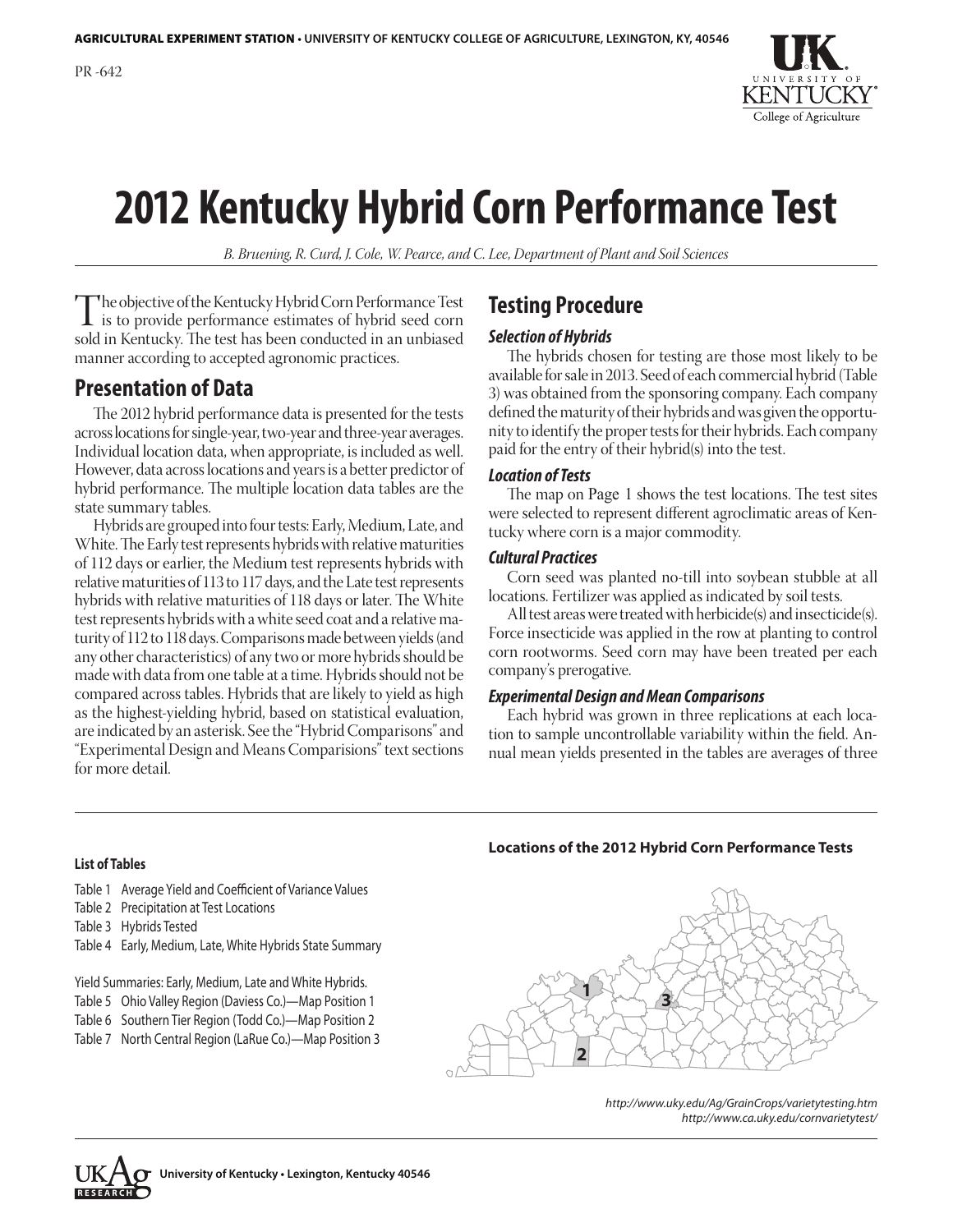replications at the test site, while two-year and three-year means are averages of six and nine replications, respectively. A randomized complete block design (RCBD) was used for each test at each location.

These tests are designed to predict relative yield ability. In such a test, we are most interested in how Hybrid A yields relative to Hybrid B. Slight differences in yield ability can occur as a result of variability in the field. The least significant difference (LSD) is used to account for that variability and to help determine significant differences between hybrid performances. The LSD is calculated for each test.

Consider the following example:

| <b>Hybrid</b> | <b>Yield (bushel per acre)</b> |
|---------------|--------------------------------|
| А             | 165                            |
| R             | 155                            |
| C             | 140                            |
| LSD(0.10)     | 12                             |

The yield difference between Hybrid A and Hybrid B is 10 bu/ acre (165 – 155 = 10). The difference is less than the LSD (12 bu/ acre). Based on the LSD, the yield difference between hybrids A and B is not significant, meaning we would expect hybrids A and B to have similar yields next season. However the yield difference between hybrids A and C is  $25$  bu/acre (165 – 140 = 25) which is greater than the LSD (12 bu/acre). The LSD indicates that we would expect Hybrid A to yield more than Hybrid C next year.

The LSD occurs at the bottom of each table. Yields that are less than the LSD are not significantly different from each other. An asterisk has been placed alongside yields that are not significantly different from the highest yield mean in that column. In addition, the tables are sorted from greatest yield to least yield.

The coefficient of variation (CV) is a calculated value that helps indicate unexplained variation in the studies. A smaller CV indicates less unexplained variation and more precise results. Typically, a CV of about 15 or less is expected in hybrid performance tests. A CV greater than 15 indicates too much unexplained variability, and the test is not suitable for hybrid selection decisions.

#### *Planting*

All plots were planted with a John Deere Maxi-Emerge vacuum, two-row, no-till planter modified for small-plot work. Two-row plots are suitable for comparing performance of hybrids to one another. Modified planting cones replaced the planter boxes and allowed placement of a specified number of kernels per plot. Each hybrid seed was planted into plots consisting of two rows 30 inches apart and 22 feet long. Hybrid seed was planted at 40 seeds per row for each plot. When seedlings were 12 to 18 inches tall, the stands were thinned to 36 plants per row, equaling 28,000 plants per acre. Final stands reported in the tables are compared to the 28,000 plants per acre. Hybrids with stands less than 100 percent had low emergence rates.

#### *Harvesting*

All plots were harvested with a Massey Ferguson MF 8-XP two-row corn combine. Both rows of each two-row plot were harvested. The grain weight, moisture content, and test weight of corn from each plot was measured with an electronic scale and moisture meter mounted on the combine. Yields were calculated for grain at 56 pounds per bushel and adjusted to 15.5 percent moisture. The test weight reported in each annual table for any hybrid is not corrected for harvest moisture and is reported at the moisture content for that hybrid listed in that table. Dropped ears were not gleaned from the plots. The total number of lodged plants was recorded at harvest.

#### *Hybrid Comparisons*

The Kentucky Hybrid Corn Performance Test is divided into four tests: Early, Medium, and Late maturities and White hybrids. These divisions provide evaluations of the hybrid groups without competition biases. The divisions do not allow for comparisons across groups. For example, a hybrid in the Early test cannot be compared to a hybrid in the Late. The Early, Medium, Late, and White tests were grown at all six locations for a total of 18 tests.

- The Early maturity hybrid group in Table 4E and all subsequent "E" tables are hybrids rated by the parent seed company to mature in 112 days or earlier.
- The Medium maturity hybrid group in Table 4M and all subsequent "M" tables include those hybrids rated by the parent seed company to mature in 113-117 days.
- The Late maturity hybrid group in Table 4L and all subsequent "L" tables include those hybrids rated by the parent seed company to mature in 118 days or later.
- • The White hybrid group in Table 4W and all subsequent "W" Tables include those hybrids with a white seed coat and rated by the parent seed company to mature in 112 to 118 days.

Open-pedigree hybrids of known maturity were included in each Early, Medium, and Late test to provide an internal evaluation of hybrid maturity. The seed of these hybrids was obtained from Illinois Foundation Seeds, Inc., at Champaign, Ill.

Grain moisture of hybrids in the Early, Medium, and Late tests should be within the LSD of the check hybrid grain moisture for that test. Hybrids with grain moisture above the LSD of the check hybrid likely belong in a later-maturing test. Each hybrid is placed in the Early, Medium, and Late tests based on the hybrid maturity defined by the company.

# **Comments About the 2012 Growing Season**

The 2012 growing season was one of the driest and hottest on record. Rainfall was severely limiting at several locations. Drought conditions were so severe at Princeton that corn at that site was not harvested for the trials. The drought stress lead to some highly variable fields at other locations as well. For example, Graves County had CVs above 50 in some areas. Generally, we expect to have a CV at or below 15 to indicate a uniform test.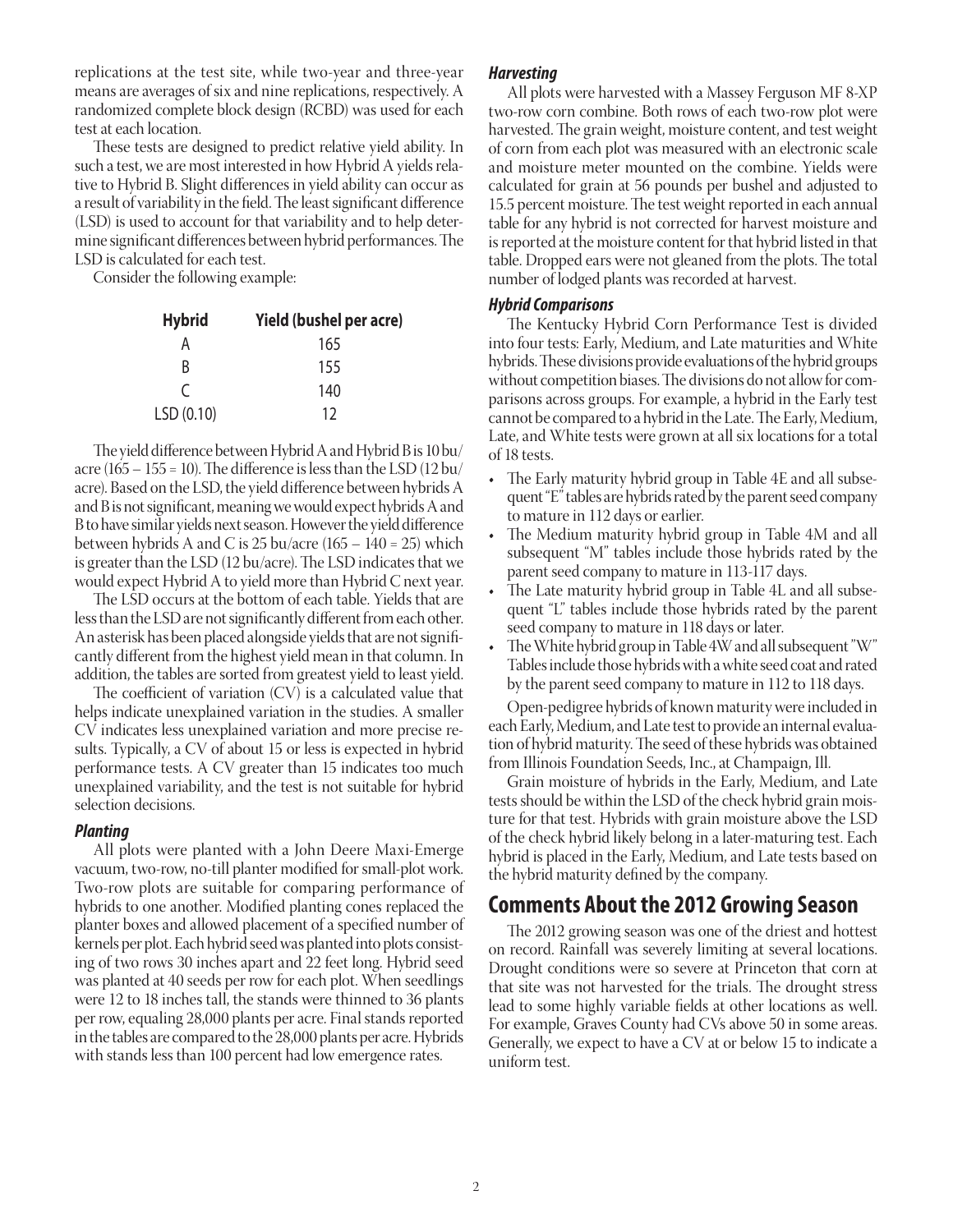Severe drought can greatly skew the performance of hybrids. In some cases, differences in performance may be due to timing drought stress relative to timing of pollination or seed fill. For example, the Early test at Graves County had an average yield of 85 bushels per acre and a CV of 24.7. The Late test at Graves County had an average yield of 44.7 bushels per acre and a CV of 54. In general, the Late hybrids did much worse than the Early hybrids. In this case, the hybrids' performance is not based on drought tolerance or yield ability, but simply on the timing of when the corn tried to pollinate relative to the weather conditions.

At Princeton, maximum daily temperatures were above 99 degrees Fahrenheit for nine out of 10 days from June 28 through July 8, 2012. No rain fell the week prior to those high temperatures and only 0.02 inches fell during those high temperatures.

## **Acknowledgements**

The authors sincerely appreciate efforts of the Kentucky Corn Promotion Council in providing a Massey Ferguson 8-XP Corn plot combine through a very reasonable lease agreement. The authors are grateful to the following farmer-cooperators who not only provided land for testing but helped with the tests throughout the growing season:

The Griffith Family of Graves County, Ky.

John Camp and family of Todd County, Ky.

Carlos Tucker and family of LaRue County, Ky.

Tony McCarty and family of Daviess County, Ky.

Joe Williams and Scott Peek, University of Kentucky Research and Education Center, Princeton, Ky.

The authors give special thanks to Ted Walker, John Stanhope, and the entire crew of the College of Ag Farm Shop for keeping us going year round.

Additional acknowledgements are made to the following people who helped conduct this year's performance test:

Richard C. Green, research technician, Plant and Soil Science Department, Lexington, Ky.

Dr. James Herbek, extension specialist in grain crops, University of Kentucky Research and Extension Center, Princeton, Ky.

Dennis Duross and Pati Ray, communication specialists, Agricultural Communications, Lexington, Ky.

Kenny Perry, extension agent, Graves County, Ky.

Curtis Judy, extension agent, Todd County, Ky.

Clint Hardy, extension agent, Daviess County, Ky.

David Harrison, extension agent, LaRue County, Ky.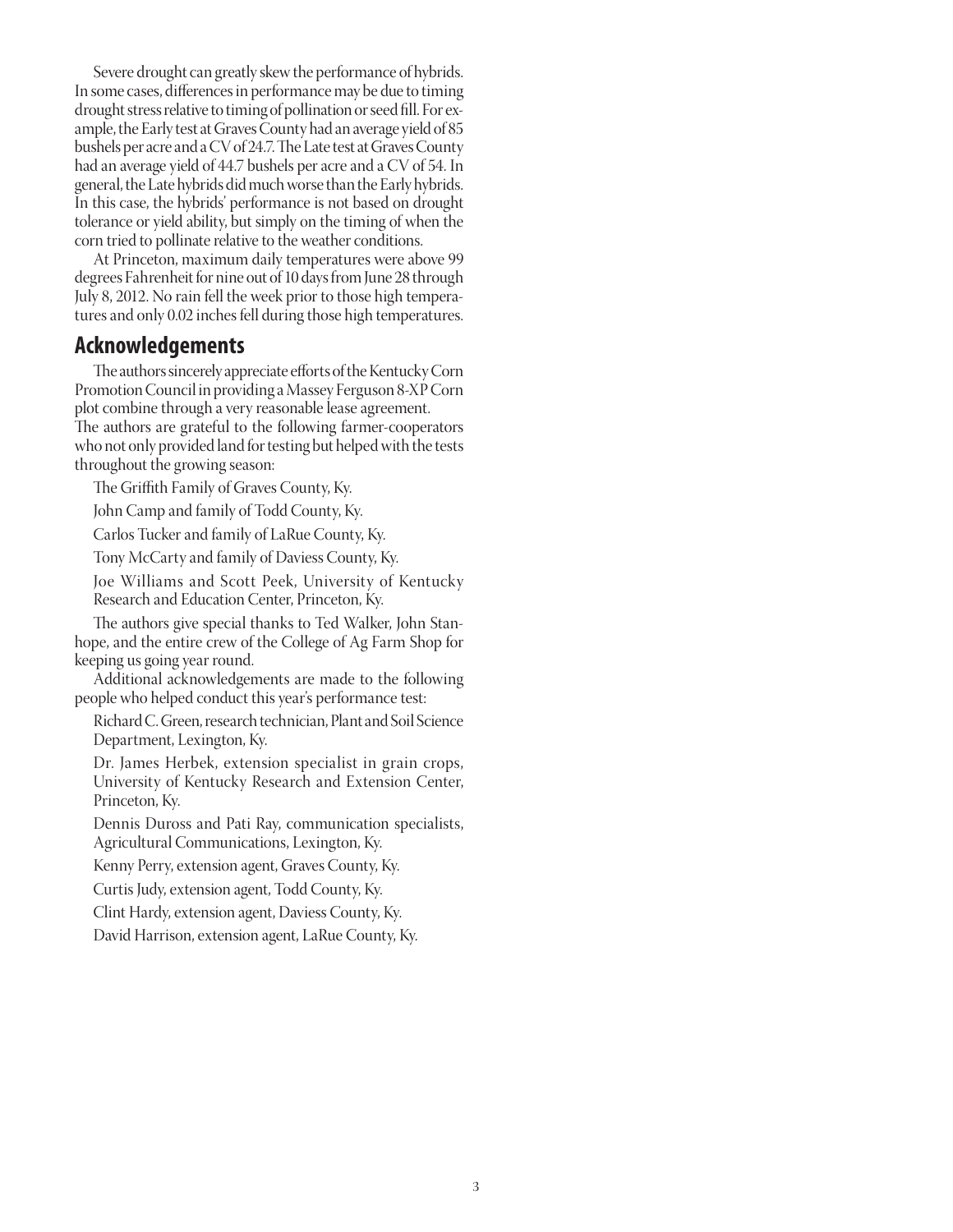## **Table 1. Average Yield and Coefficient of Variance Values.**

|  |  |  |  | Table 2. Precipitation at Test Locations, 2012. |  |
|--|--|--|--|-------------------------------------------------|--|
|--|--|--|--|-------------------------------------------------|--|

| Region              | County         | Test          | Average<br>Yield (BU/A) | $CV^*$ |
|---------------------|----------------|---------------|-------------------------|--------|
| Purchase            | Graves         | Early         | 85.0                    | 24.7   |
|                     |                | Medium        | 97.2                    | 30.2   |
|                     |                | Late          | 44.7                    | 54.0   |
|                     |                | White         | 50.2                    | 49.8   |
| Ohio Valley         | <b>Daviess</b> | Early         | 200.2                   | 10.8   |
|                     |                | Medium        | 213.8                   | 12.0   |
|                     |                | Late          | 199.0                   | 10.5   |
|                     |                | White         | 193.1                   | 8.8    |
| North Central LaRue |                | Early         | 78.3                    | 30.7   |
|                     |                | Medium        | 130.2                   | 19.5   |
|                     |                | Late          | 148.1                   | 11.7   |
|                     |                | White         | 163.8                   | 5.5    |
| Southern Tier Todd  |                | Early         | 159.0                   | 11.8   |
|                     |                | Medium        | 175.9                   | 11.7   |
|                     |                | Late          | 168.0                   | 12.6   |
|                     |                | White         | 139.4                   | 12.6   |
| Bluegrass           | Fayette        | Early         | 42.1                    | 33.8   |
|                     |                | Medium        | 41.1                    | 33.7   |
|                     |                | Late          | 43.5                    | 27.8   |
|                     |                | White         | 47.8                    | 24.5   |
| West Coal-<br>field | Caldwell       | Not Harvested |                         |        |

*\* Coefficient of Variance-Values above 15 indicate that the data is too variable and not valid for hybrid comparison.*

*Bolded values indicate tests which were not published due to high level of unexplained variance.*

|                    |              | Location       |                  |               |              |                |             |  |  |  |  |  |
|--------------------|--------------|----------------|------------------|---------------|--------------|----------------|-------------|--|--|--|--|--|
|                    |              | <b>Daviess</b> | <b>Princeton</b> | <b>Graves</b> | <b>LaRue</b> | <b>Fayette</b> | <b>Todd</b> |  |  |  |  |  |
| Month              | <b>Days</b>  | (inches)       | (inches)         | (inches)      | (inches)     | (inches)       | (inches)    |  |  |  |  |  |
| April              | $1 - 8$      | 1.05           | 0.00             | 0.00          | 0.81         | 0.69           | 0.02        |  |  |  |  |  |
|                    | $9 - 16$     | 0.61           | 0.34             | $0.45*$       | 0.11         | 0.06           | 0.16        |  |  |  |  |  |
|                    | $17 - 24$    | $0.01*$        | $0.13*$          | 0.04          | $0.88*$      | 0.85           | 1.39        |  |  |  |  |  |
|                    | 25-30        | 0.64           | 0.15             | 0.04          | 0.22         | 0.37           | 0.64        |  |  |  |  |  |
|                    | <b>Total</b> | 2.31           | 0.62             | 0.53          | 2.02         | 1.97           | 2.21        |  |  |  |  |  |
| May                | $1 - 8$      | 0.92           | 0.33             | 0.70          | 1.94         | $1.58*$        | 0.97        |  |  |  |  |  |
|                    | $9 - 16$     | 0.10           | 0.48             | 0.12          | 1.62         | 1.57           | $1.89*$     |  |  |  |  |  |
|                    | $17 - 24$    | 0.00           | 0.00             | 0.09          | 0.00         | 0.00           | 0.57        |  |  |  |  |  |
|                    | 25-31        | 1.15           | 1.09             | 1.36          | 1.69         | 0.50           | 0.31        |  |  |  |  |  |
|                    | <b>Total</b> | 2.17           | 1.89             | 2.27          | 5.25         | 3.65           | 3.74        |  |  |  |  |  |
| June               | $1 - 8$      | 0.08           | 0.72             | 0.39          | 0.17         | 0.32           | 0.02        |  |  |  |  |  |
|                    | $9 - 16$     | 0.21           | 1.57             | 0.08          | 0.18         | 0.58           | 0.73        |  |  |  |  |  |
|                    | $17 - 24$    | 0.00           | 0.00             | 0.00          | 0.01         | 0.21           | 0.02        |  |  |  |  |  |
|                    | 25-30        | 0.00           | 0.00             | 0.00          | 0.00         | 0.00           | 0.00        |  |  |  |  |  |
|                    | <b>Total</b> | 0.29           | 2.38             | 1.19          | 0.36         | 1.11           | 0.95        |  |  |  |  |  |
| July               | $1 - 8$      | 0.24           | 0.51             | 2.17          | 0.62         | 0.99           | 1.14        |  |  |  |  |  |
|                    | $9 - 16$     | 0.21           | 0.21             | 0.17          | 1.79         | 1.68           | 1.28        |  |  |  |  |  |
|                    | $17 - 24$    | 0.27           | 0.72             | 0.00          | 1.25         | 2.00           | 2.01        |  |  |  |  |  |
|                    | 25-31        | 0.02           | 0.51             | 0.33          | 4.26         | 1.22           | 0.32        |  |  |  |  |  |
|                    | <b>Total</b> | 0.74           | 1.94             | 2.67          | 7.93         | 5.89           | 4.75        |  |  |  |  |  |
| August             | $1 - 8$      | 2.45           | 0.94             | 0.23          | 2.53         | 0.21           | 2.09        |  |  |  |  |  |
|                    | $9 - 16$     | 2.14           | 2.29             | 0.24          | 0.61         | 0.27           | 1.51        |  |  |  |  |  |
|                    | $17 - 24$    | 0.02           | 0.00             | 0.02          | 0.00         | 0.08           | 0.00        |  |  |  |  |  |
|                    | $25 - 31$    | 0.05           | 0.86             | 0.01          | 1.01         | 0.16           | 0.25        |  |  |  |  |  |
|                    | <b>Total</b> | 4.66           | 4.28             | 0.50          | 4.15         | 1.19           | 4.66        |  |  |  |  |  |
| Sept               | $1 - 8$      | 3.88           | 2.80             | $3.98**$      | 2.74         | 3.88           | 4.10        |  |  |  |  |  |
|                    | $9 - 16$     | $0.01**$       | 0.03             | 0.49          | 0.01         | 0.00           | 0.20        |  |  |  |  |  |
|                    | 17-24        | 0.13           | 0.62             | 0.12          | 0.61         | $1.11***$      | 0.45        |  |  |  |  |  |
|                    | 25-30        | 0.36           | 1.73             | 1.04          | 2.40         | 1.56           | 0.49        |  |  |  |  |  |
|                    | <b>Total</b> | 4.38           | 5.18             | 5.63          | 5.76         | 6.55           | 5.24        |  |  |  |  |  |
| <b>Grand Total</b> | 14.55        | 16.29          | 12.79            | 25.47         | 20.36        | 21.55          |             |  |  |  |  |  |

*\*Planted.* 

*\*\*Harvested in September; all others harvested in October.*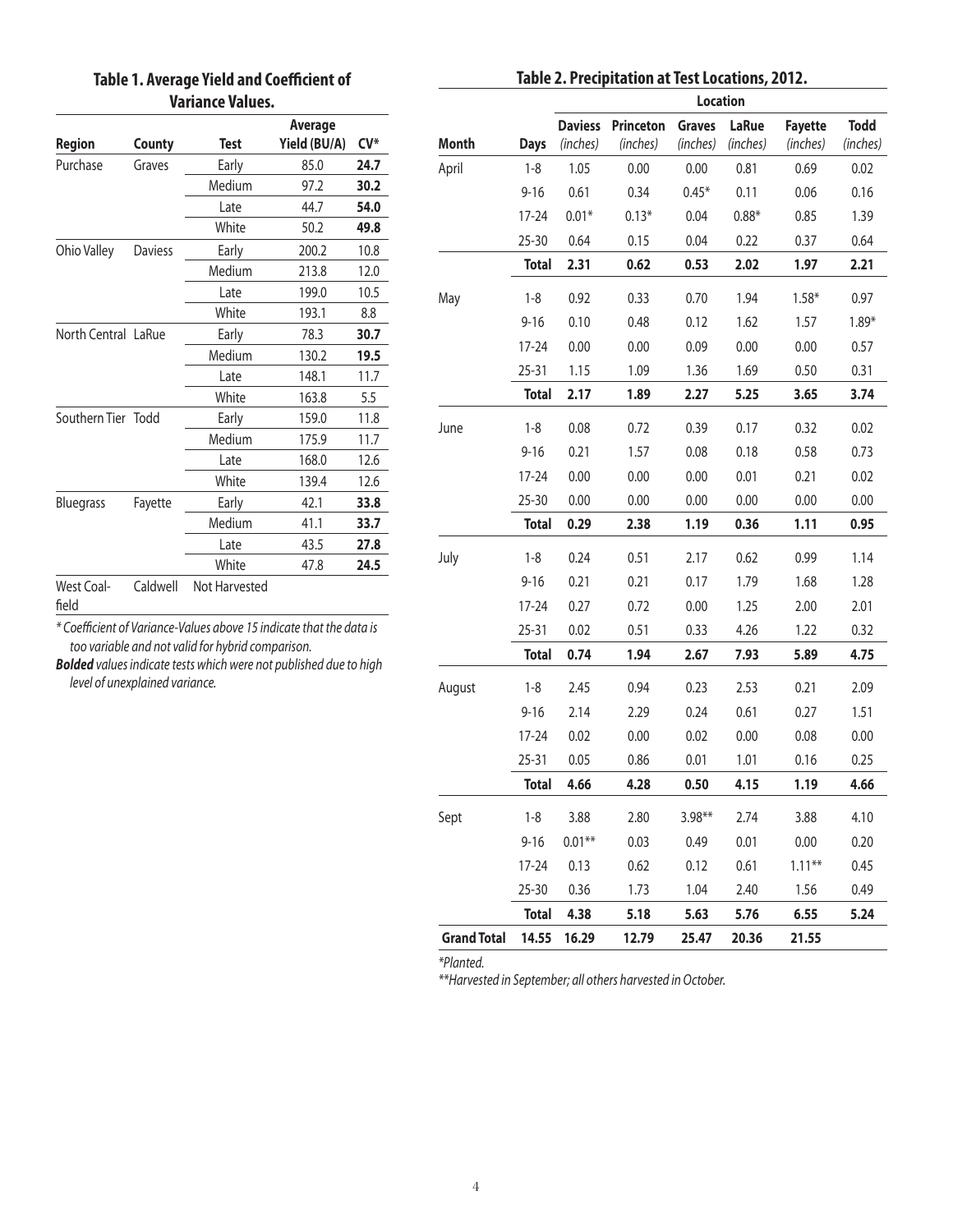# **Table 3. Hybrids Tested in 2012.**

| <b>Company</b>  | <b>Hybrid</b>         | <b>TRAIT*</b>       | Test** | Color  | CRM*** |
|-----------------|-----------------------|---------------------|--------|--------|--------|
| AgriGold        | A6486VT2RIB           | VT2RIB              | Ε      | Yellow | 109    |
|                 | A6458VT2RIB           | <b>VT2PRORIB</b>    | E      | Yellow | 110    |
|                 | A6476VT3Pro           | VT3PRO              | Ε      | Yellow | 111    |
|                 | A6489VT3              | VT <sub>3</sub>     | E      | Yellow | 112    |
|                 | A6533VT2RIB           | <b>VT2PRORIB</b>    | M      | Yellow | 113    |
|                 | A6517VT3PRO           | VT3PRO              | M      | Yellow | 113    |
|                 | A6659VT3Pro           | VT3PRO              | M      | Yellow | 116    |
|                 | A6553VT2RIB           | <b>VT2PRORIB</b>    | M      | Yellow | 113    |
|                 | A6573VT3PRO           | VT3PRO              | M      | Yellow | 114    |
|                 | A6632VT2RIB           | <b>VT2PRORIB</b>    | M      | Yellow | 115    |
|                 | A6679VT2RIB           | VT <sub>2</sub> PRO | M      | Yellow | 116    |
|                 | A6507WBtRR            | <b>BtRR</b>         | W      | White  | 112    |
| Armor           | 1010PRO <sup>2</sup>  | RR/VT2              | E      | Yellow | 110    |
|                 | 1133PRO <sup>3</sup>  | RR/VT3              | E      | Yellow | 111    |
|                 | AXC2111APRO3          | RR/VT3              | E      | Yellow | 111    |
|                 | 1161PRO <sup>2</sup>  | RR/VT2              | E      | Yellow | 111    |
|                 | 1262PRO <sup>2</sup>  | RR/VT2              | E      | Yellow | 112    |
|                 | AXC2114PRO3           | RR/VT3              | M      | Yellow | 114    |
|                 | $1550$ PRO $3$        | RR/VT3              | M      | Yellow | 115    |
| Augusta         | A4557                 | Conventional        | E      | Yellow | 107    |
|                 | A5457C                | GT/CB/LL/CRW        | E      | Yellow | 107    |
|                 | A5658GTCBLLC          | <b>GTCBLLC</b>      | E      | Yellow | 108    |
|                 | A5558VT3              | RR/CB/CRW           | Ε      | Yellow | 108    |
|                 | A5560VT3              | RR/CB/CRW           | E      | Yellow | 110    |
|                 | A5360                 | Conventional        | E      | Yellow | 110    |
|                 | A5461GTCBLL           | GT/CB/LL            | E      | Yellow | 111    |
|                 | A0606CBLL             | CB/LL               | E      | Yellow | 111    |
|                 | A5462GT3000           | GT/CB/LL/CRW        | E      | Yellow | 112    |
|                 |                       |                     |        |        |        |
|                 | A0720CBLL             | CB/LL               | E<br>E | Yellow | 112    |
|                 | A5262GT3000           | GT/CB/LL/CRW        |        | Yellow | 112    |
|                 | A5362VT3PRO           | RR/CB/CRW           | E      | Yellow | 112    |
|                 | A5363VT3PRO           | RR/CB/CRW           | M      | Yellow | 113    |
|                 | A7664VT3              | RR/CB/CRW           | M      | Yellow | 114    |
|                 | A5565VT3PRO           | RR/CB/CRW           | M      | Yellow | 115    |
|                 | A6867GTCBLL           | GT/CB/LL            | M      | Yellow | 117    |
|                 | A7767VT3PROC250       | Conventional        | L      | Yellow | 117    |
| <b>Becks</b>    | 5509A3                | 3000GT              | E      | Yellow | 110    |
|                 | 6175AMX <sup>™*</sup> | <b>HXTRR/RRRIB</b>  | E      | Yellow | 112    |
|                 | 6272HR™*              | Hx1RR               | M      | Yellow | 113    |
|                 | 6626AMX™*             | HxRR/RRRIB          | M      | Yellow | 115    |
|                 | 7988BR                | CB/LL/RR            | M      | Yellow | 117    |
| Phoenix         | 6442A4                | 3111GT              | M      | Yellow | 113    |
|                 | 6948A3                | 3000GT              | M      | Yellow | 115    |
| <b>Bio Gene</b> | BG801A3               | AgriSure3000GT      | E      | Yellow | 110    |
|                 | BG800V2               | GENVT2P             | E      | Yellow | 110    |
|                 | <b>BG810V2</b>        | GENVT2P             | E      | Yellow | 111    |
|                 | BG831V2               | GENVT2P             | Μ      | Yellow | 113    |
|                 | BG841V2               | GENVT2P             | M      | Yellow | 114    |
|                 | BG850V3               | GENVT3P             | M      | Yellow | 114    |
| Caverndale      | CF669VIP3111          | <b>GTCBLLRWBL</b>   | E      | Yellow | 102    |
|                 | CF7483000GT           | <b>GTCBLLRW</b>     | Ε      | Yellow | 107    |
|                 | CF8033000GT           | <b>GTCBLLRW</b>     | E      | Yellow | 111    |
|                 | CF8383000GT           | <b>GTCBLLRW</b>     | Ε      | Yellow | 112    |
|                 | CF844VT2PRORIB        | <b>VT2PRORIB</b>    | M      | Yellow | 112    |
|                 | CF864VT2PRORIB        | VT2PRORIB           | M      | Yellow | 117    |
|                 | CF9083000GT           | <b>GTCBLLRW</b>     | L      | Yellow | 118    |
|                 | CF926GT               | GT                  | L      | Yellow | 118    |

| <b>Company</b>     | <b>Hybrid</b>   | <b>TRAIT*</b>     | Test** | Color  | CRM*** |
|--------------------|-----------------|-------------------|--------|--------|--------|
| Channel Bio        | 215-52VT3P      | VT3P              | M      | Yellow | 113    |
|                    | 214-13VT2P      | VT <sub>2</sub> P | M      | Yellow | 113    |
|                    | 217-08VT3P      | VT3P              | M      | Yellow | 113    |
| Warren/            | 1809            | Conventional      | Ε      | Yellow | 109    |
| Dairyland          | 9111SSX         | <b>SSX</b>        | E      | Yellow | 111    |
|                    | 9610            | 3000GT            | E      | Yellow | 110    |
|                    | 9212Q           | HX, RW, RR        | E      | Yellow | 112    |
|                    | DS1013          | Conventional      | M      | Yellow | 113    |
|                    | 9214SSX         | <b>SSX</b>        | M      | Yellow | 114    |
|                    | 9614Q           | HX, RW, RR        | M      | Yellow | 114    |
|                    | 7015            | HX,RR             | M      | Yellow | 115    |
| Delta Grow         | DG3588          | <b>GTCBLL</b>     | E      | Yellow | 111    |
|                    | DG2688          | <b>GTCBLL</b>     | E      | Yellow | 112    |
|                    | DG3788          | <b>GTBTLL</b>     | M      | Yellow | 114    |
|                    | <b>DG2888</b>   | <b>GTBTLL</b>     | M      | Yellow | 115    |
|                    | DG4725VIP       | <b>GTCBLL</b>     | M      | Yellow | 115    |
|                    | <b>DG2788</b>   | <b>CBLL</b>       | M      | Yellow | 116    |
|                    | DG3760          | 3000GT            | M      | Yellow | 116    |
|                    | DG4760          | 3000GT            | M      | Yellow | 117    |
| Dyna-Gro           | D49VP88         | VT3PRO            | E      | Yellow | 109    |
|                    | D51VP40         | VT3PRO            | E      | Yellow | 111    |
|                    | D54VP81         | VT3PRO            | M      | Yellow | 114    |
|                    | CX12214         | VT3PRO            | M      | Yellow | 114    |
|                    | D57VP51         | VT3PRO            | Μ      | Yellow | 117    |
| Golden Acres G1518 |                 | VT2PRO            | E      | Yellow | 111    |
|                    | 26V21           | VT3PRO            | Μ      | Yellow | 115    |
| <b>Great Lakes</b> | 6087VT3PRO      | VT3PRO            | E      | Yellow | 110    |
| Hybrids            | 6232VT3PRO      | VT3PRO            | E      | Yellow | 112    |
|                    | 6354G3VT3       | VT3               | M      | Yellow | 113    |
|                    | 6530VT3PRO      | VT3PRO            | Μ      | Yellow | 115    |
| LG Seeds           | LG2575VT3PRO    | VT3PRO            | E      | Yellow | 112    |
|                    | LG2555VT3       | VT3               | E      | Yellow | 112    |
|                    | LG2602VT3PRO    | VT3PRO            | E      | Yellow | 112    |
|                    | LG2620VT3       | VT3               | M      | Yellow | 113    |
|                    | LG2636VT3PRO    | VT3PRO            | M      | Yellow | 114    |
|                    | LG2641VT3       | VT3               | Μ      | Yellow | 114    |
| Monsanto           | DKC61-88GENVT3P | GENVT3P           | E      | Yellow | 111    |
|                    | DKC60-62GENVT3P | GENVT3P           | Ε      | Yellow | 112    |
|                    | DKC62-09GENVT3P | GENVT3P           | E      | Yellow | 112    |
|                    | DKC62-97GENVT3P | GENVT3P           | Ε      | Yellow | 112    |
|                    | DKC63-25GENVT2P | GENVT2P           | M      | Yellow | 113    |
|                    | DKC63-87GENVT2P | GENVT2P           | M      | Yellow | 113    |
|                    | DKC64-69GENVT3P | GENVT3P           | M      | Yellow | 114    |
|                    | DKC66-86GENVT3P | GENVT3P           | M      | Yellow | 115    |
|                    | DKC66-97GENVT2P | GENVT2P           | M      | Yellow | 116    |
|                    | DKC67-57GENVT3P | GENVT3P           | M      | Yellow | 117    |
| Mycogen            | 2V715           | <b>HXR</b>        | E      | Yellow | 111    |
|                    | 2V707           | <b>SmartStax</b>  | Ε      | Yellow | 111    |
|                    | 2D744           | <b>SmartStax</b>  | E      | Yellow | 112    |
|                    | 2P768           | <b>SmartStax</b>  | Μ      | Yellow | 113    |
|                    | 2V738           | <b>SmartStax</b>  | M      | Yellow | 113    |
|                    | 2A787           | <b>HXR</b>        | Μ      | Yellow | 115    |
|                    | 2R818           | HR                | M      | Yellow | 115    |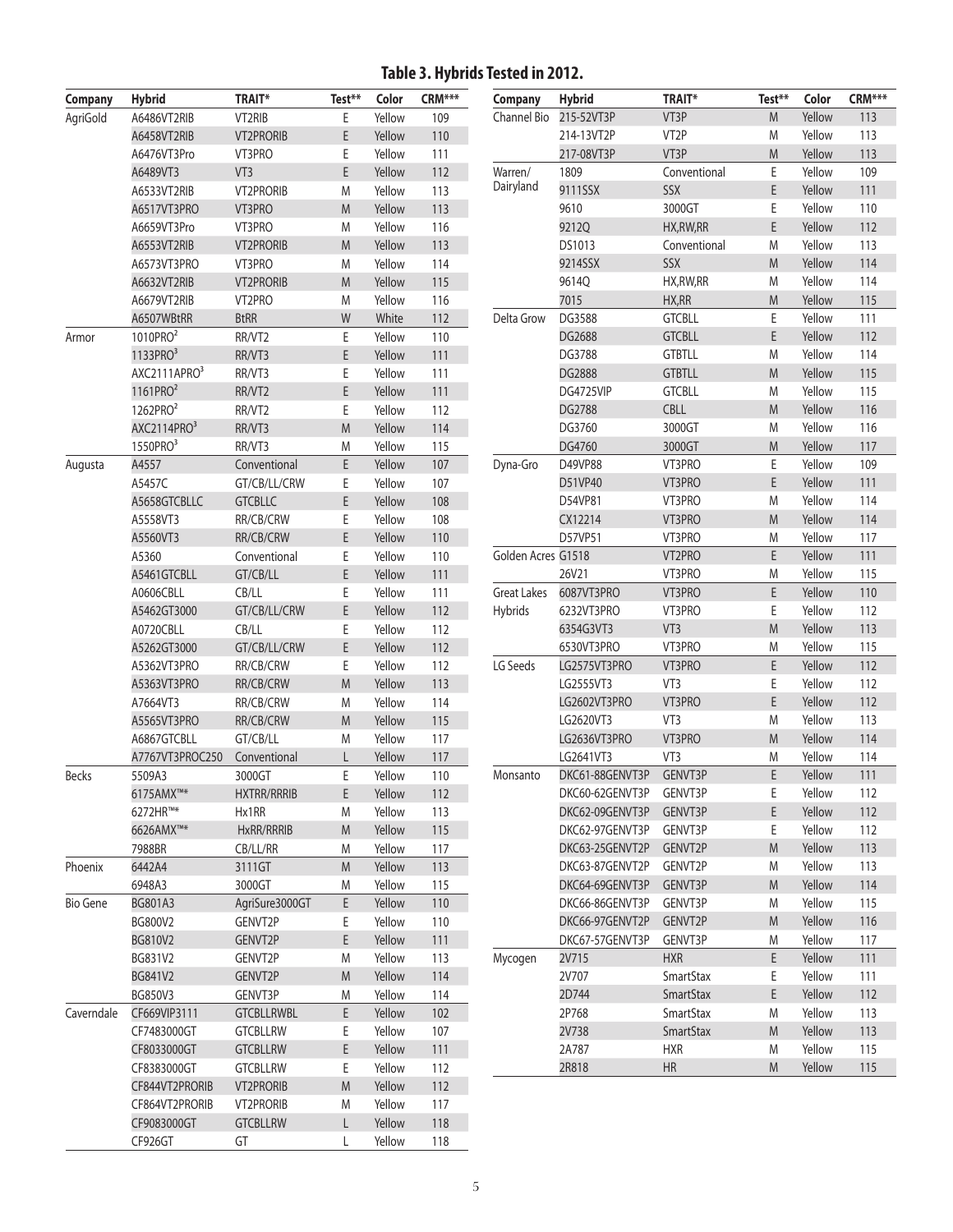#### **Table 3. Hybrids Tested in 2012.**

| <b>Company</b>            | <b>Hybrid</b>   | <b>TRAIT*</b>      | Test**    | Color            | CRM*** |
|---------------------------|-----------------|--------------------|-----------|------------------|--------|
| Pioneer                   | P0912HR         | HX1,LL,RR2         | E         | Yellow           | 109    |
|                           | P1184YHR        | HX1, YGCB, LL, RR2 | E         | Yellow           | 111    |
|                           | P1319HR         | HX1,LL,RR2         | M         | Yellow           | 113    |
|                           | P1360HR         | HX1, LL, RR2       | M         | Yellow           | 113    |
|                           | P1412HR         | HX1,LL,RR2         | M         | Yellow           | 114    |
|                           | P1498HR         | HX1, LL, RR2       | M         | Yellow           | 114    |
|                           | P1690HR         | HX1, LL, RR2       | M         | Yellow           | 116    |
|                           | P1745HR         | HX1, LL, RR2       | M         | Yellow           | 117    |
|                           | P1944HR         | HX1,LL,RR2         | Г         | Yellow           | 119    |
|                           | <b>P2088YHR</b> | HX1, YGCB, LL, RR2 | L         | Yellow           | 120    |
|                           | P1431W          | Conventional       | W         | White            | 114    |
|                           | 33G60           | HX1, LL, RR2       | W         | White            | 114    |
|                           | P1995W          | Conventional       | W         | White            | 114    |
|                           | 32B16           | HX1, LL, RR2       | W         | White            | 117    |
| Pfister Seeds 2728HR      |                 | HX1/RR2            | M         | Yellow           | 113    |
|                           | 3488HR          | HX1/RR2            | M         | Yellow           | 115    |
|                           | 3507HR          | HX1/RR2            | M         | Yellow           | 117    |
| Seed                      | SCS 11HR02™     | HX1/LL/RR2         | E         | Yellow           | 109    |
| Consultants               | SCS 11HR12™     | HX1/LL/RR2         | E         | Yellow           | 111    |
|                           | SCS 11HR21™     | HX1/LL/RR2         | E         | Yellow           | 111    |
|                           | SCS 11HR31™     | HX1/LL/RR2         | M         | Yellow           | 113    |
|                           | SC 11AGT30™     | GT/CB/LL           | M         | Yellow           | 113    |
|                           | SCS 1138AM1™    | YGCB/HXT/LL/RR2    | M         | Yellow           | 113    |
|                           | SCS 11HQ39™     | HXT/LL/RR2         | M         | Yellow           | 113    |
|                           | SCS 11HQ42™     | HXT/LL/RR2         | M         | Yellow           | 113    |
|                           | SC 11AQ43™      | YGCB/HXT/LL/RR2    | M         | Yellow           | 113    |
|                           | SCS 11HR63™     | HX1,LL,RR2         | M         | Yellow           | 116    |
|                           | SC 11GT72™      | GT/CB/RW/LL        | M         | Yellow           | 117    |
|                           | SCS 11HQ70™     | HXT/LL/RR2         | M         | Yellow           | 117    |
| Southern<br><b>States</b> | SS54-32GENVT3P  | GENVT3P            | E         | Yellow           | 104    |
|                           | SS62-32GENVT3P  | GENVT3P            | E         | Yellow           | 112    |
|                           | SS62-3GENVT3P   | GENVT3P            | E         | Yellow           | 112    |
|                           | SS62-22GENVT2P  | GENVT2P            | E         | Yellow           | 112    |
|                           | SS63-32GENVT3P  | GENVT3P            | M         | Yellow           | 113    |
|                           | SS65-22GENVT2P  | GENVT2P            | M         | Yellow           | 115    |
|                           | <b>SS788</b>    | GENVT3P            | M         | Yellow           | 116    |
|                           | SS67-32 GENVT3P | GENVT3P            | M         | Yellow           | 117    |
| Stewart                   | 7E344RIB        | VT2RIB             | E         | Yellow           | 110    |
|                           | 7E224RIB        | VT2P/RIB           | Ε         | Yellow           | 110    |
|                           | 7V747           | VT3P<br>VT3P       | E         | Yellow           | 110    |
|                           | EXP12E2         |                    | Ε         | Yellow           | 112    |
|                           | 8A228RIB        | <b>GENSS/RIB</b>   | E         | Yellow           | 112    |
|                           | 8V663           | VT3P               | M         | Yellow           | 113    |
|                           | 8V753           | VT3P               | M         | Yellow           | 113    |
|                           | 8V446           | VT3P               | M         | Yellow           | 114    |
|                           | 8E814RIB        | VT2P/RIB           | M         | Yellow           | 115    |
| <b>Steyer Seeds</b>       | 11207           | VT3PRO             | E<br>E    | Yellow<br>Yellow | 112    |
|                           | 11204           | VT2PRO             |           |                  | 112    |
|                           | 11203           | 3000GT             | E         | Yellow           | 112    |
|                           | 11302           | VT2PRO             | M         | Yellow           | 113    |
|                           | 11406           | VT3PRO             | M         | Yellow           | 114    |
|                           | X21142M         | VT3PRO             | M         | Yellow           | 115    |
| Syngenta                  | N68B-3111       | BL,GT,CB,RW,LL     | Ε         | Yellow           | 111    |
|                           | N72Q-3111       | BL,GT,CB,RW,LL     | M         | Yellow           | 113    |
|                           | N74-R3000GT     | GT,CB,RW,LL        | M         | Yellow           | 114    |
|                           | N78S-3111       | BL,GT,CB,RW,LL     | ${\sf M}$ | Yellow           | 116    |

| Company     | <b>Hybrid</b>           | <b>TRAIT*</b>   | Test** | Color  | CRM*** |
|-------------|-------------------------|-----------------|--------|--------|--------|
| Terral Seed | REV®21HR33™             | HX1/LL/RR       | E      | Yellow | 112    |
|             | REV®22BHR43™            | YGCB/HX1/LL/RR  | E      | Yellow | 112    |
|             | REV®23RE73™             | <b>RR</b>       | E      | Yellow | 112    |
|             | REV®24BHR93™            | YGCB/HX1/LL/RR2 | M      | Yellow | 114    |
|             | REV <sup>®</sup> 26R60™ | <b>RR</b>       | M      | Yellow | 116    |
|             | REV®25BHR63™            | YGCB/HX1/LL/RR2 | M      | Yellow | 116    |
|             | REV®26HR23™             | HX1/LL/RR       | M      | Yellow | 116    |
|             | REV®27HR52™             | HX1/LL/RR       | M      | Yellow | 117    |
|             | REV®27HR83™             | HX1/LL/RR       | M      | Yellow | 117    |
|             | REV®28HR20™             | HX1/LL/RR       | L      | Yellow | 118    |
|             | REV®28HR29™             | HX1/LL/RR       | L      | Yellow | 118    |
|             | <b>REV®28R10™</b>       | <b>RR</b>       | L      | Yellow | 118    |
|             | REV®29HR13™             | HX1/LL/RR       |        | Yellow | 119    |

*\*Trait: A3 Syngenta 3000 GT (Triple) BT corn borer resistance BTCB corn borer resistance BTRW corn rootworm resistance CB corn borer resistance CL Clearfield Corn imidazolinone tolerance Conv Conventional, No GMO Traits CRW corn rootworm resistance GENVT3P Roundup Ready 2 glyphosate tolerance, YieldGard VT corn borer resistance, corn rootworm resistance GT3000 AgriSure glyphosate tolerance, AgriSure corn borer resistance and AgriSure corn rootworm resistance GT AgriSure glyphosate tolerance HX&HX1 Herculex corn rootworm resistance HXT Herculex glufosinate tolerance, corn borer resistance, corn rootworm resistance, cutworm tolerance IT Clearfield imidazolinone tolerance LL Liberty Link glufosinate tolerance RHXT Liberty Link glufosinate tolerance, Roundup Ready glyphosate tolerance, Herculex corn borer resistance, Herculex corn rootworm resistance, Herculex cutworm tolerance RIB Refuge In A Bag RR Roundup Ready Corn glyphosate tolerance RR2 Roundup Ready Corn 2 glyphosate tolerance Smart Stax Roundup Ready glyphosate tolerance, Liberty Link glufosinate tolerance, YieldGardcorn borer resistance, Herculex corn rootworm resistance, Herculex corn borer resistance, YieldGard corn rootworm resistance, Herculex cutworm tolerance TS Roundup Ready glyphosate tolerance, YieldGard corn borer resistance, Yield-Gard corn rootworm resistance YG YieldGard corn borer resistance YGBT YieldGard corn borer resistance YGCB YieldGard corn borer resistance YGRW YieldGard corn rootworm resistance VT3 Roundup Ready glyphosate tolerance, YieldGard VT corn borer resistance and YieldGard corn rootworm resistance VT3P Roundup Ready 2 glyphosate tolerance, YieldGard VT corn borer resistance and YieldGard VTcorn rootworm resistance VT3PRO Roundup Ready 2 glyphosate tolerance, YieldGard VT corn borer resistance and YieldGard VT corn rootworm resistance VT2PRO Roundup Ready 2 glyphosate tolerance, YieldGard VT corn borer resistance \*\*Test: E = Early, M = Medium, L = Late, W = White*

*TM=Trade Mark*

*\*\*\*CRM: Cummulative Relative Maturity*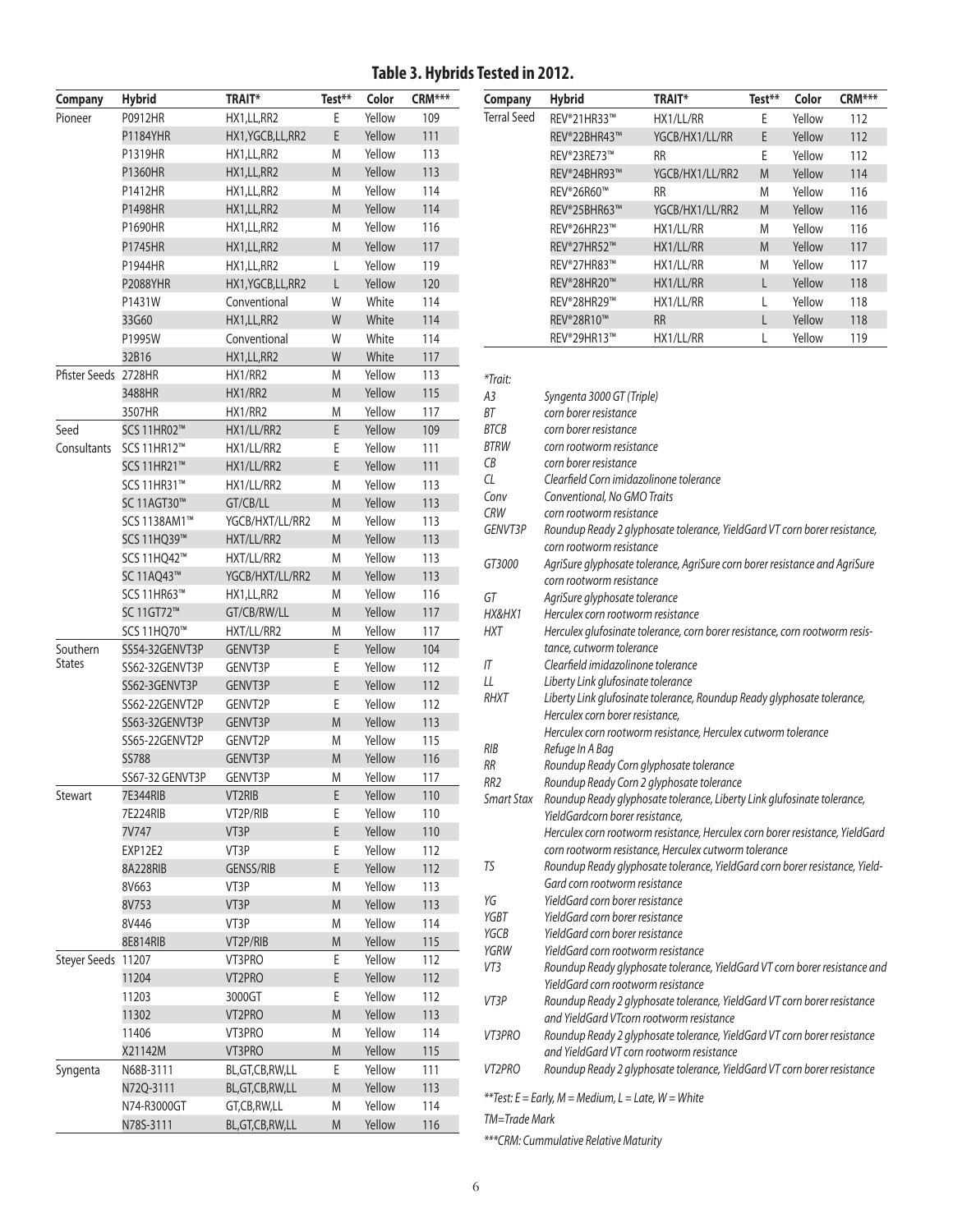# **Table 4E. Kentucky Hybrid Corn Test–Early Hybrids State Summary.**

|                                             |               | Yield (BU/A) |                     | <b>TWT</b><br>(LB/BU) | MST<br>(%) | <b>STD</b><br>(%) | <b>LDG</b><br>(%) |                                                                                 |       | Yield (BU/A)     |        | <b>TWT</b><br>(LB/BU) | <b>MST</b><br>(%) | <b>STD</b><br>(%) | <b>LDG</b><br>(%) |
|---------------------------------------------|---------------|--------------|---------------------|-----------------------|------------|-------------------|-------------------|---------------------------------------------------------------------------------|-------|------------------|--------|-----------------------|-------------------|-------------------|-------------------|
| <b>BRAND/HYBRID</b>                         | 2012          |              | 11-12 10-12         | 2012                  | 2012       |                   | 2012 2012         | <b>BRAND/HYBRID</b>                                                             |       | 2012 11-12 10-12 |        | 2012                  | 2012              | 2012 2012         |                   |
| Steyer 11207                                | 204.4*        |              |                     | 55.1                  | 17.3       | 100               | 0                 | Steyer 11203                                                                    | 177.9 |                  |        | 56.2                  | 15.5              | 100               | $\mathbf{0}$      |
| Delta Grow DG3588GTCBLL                     | 202.7*        |              |                     | 55.5                  | 16.2       | 100               | 0                 | BioGene BG 810V2                                                                | 177.8 |                  |        | 55.9                  | 15.4              | 100               | $\overline{1}$    |
| LG Seeds LG2555VT3                          | 198.3*        |              | 198.5* 202.4*       | 56.0                  | 15.8       | 100               | 1                 | AgriGold A6486VT2RIB                                                            | 177.3 |                  |        | 56.7                  | 14.7              | 100               | 0                 |
| Dekalb DKC62-09GENVT3P                      | 198.3*        | $202.0*$     |                     | 56.2                  | 15.6       | 100               | $\mathbf{0}$      | Augusta A5658GTCBLLC                                                            | 177.2 | 184.3            |        | 56.3                  | 15.4              | 100               | $\theta$          |
| Armor 1133PRO3                              | 196.8*        |              |                     | 56.0                  | 16.0       | 100               | $\mathbf{0}$      | Dekalb DKC60-62GENVT3P                                                          | 176.6 |                  |        | 56.2                  | 15.6              | 100               | $\mathbf{0}$      |
| NK N68B-3111                                | $196.6*$      |              | 193.6* 189.3*       | 56.0                  | 15.6       | 99                | 0                 | Steyer 11204                                                                    |       | 176.4 185.7*     |        | 55.8                  | 15.9              | 100               | $\mathbf{0}$      |
| Augusta A0720CBLL                           | 195.8*        |              | 199.6* 197.7*       | 55.8                  | 15.9       | 100               | $\overline{0}$    | Augusta A5457C                                                                  | 175.3 |                  |        | 56.5                  | 15.1              | 97                | $\mathbf{1}$      |
| Mycogen 2V707                               | 195.4*        |              |                     | 55.8                  | 16.1       | 99                | 0                 | Pioneer P0912HR                                                                 | 175.0 | 186.8*           |        | 56.3                  | 15.5              | 100               | $\mathbf{1}$      |
| Warren/Dairyland 9212Q                      | 195.4*        |              |                     | 56.1                  | 15.5       | 100               | 1                 | Beck 5509A3                                                                     | 174.8 |                  |        | 56.4                  | 15.3              | 100               | $\mathbf{0}$      |
| Great Lakes 6232VT3Pro                      | 195.2* 194.4* |              |                     | 55.5                  | 16.4       | 100               | $\mathbf{0}$      | AgriGold A6476VT3Pro                                                            | 174.5 | 181.0            | 184.7  | 56.3                  | 15.3              | 100               | $\overline{1}$    |
| Caverndale CF 838 3000 GT                   | 193.4*        | 195.6*       |                     | 55.5                  | 16.6       | 100               | $\overline{0}$    | AgriGold A6489VT3                                                               | 172.7 | $187.9*$         | 189.0* | 55.7                  | 16.5              | 100               | $\overline{4}$    |
| Armor AXC2111APRO3                          | $192.5*$      |              |                     | 56.0                  | 16.0       | 100               | 0                 | AgriGold A6458VT2RIB                                                            | 172.5 | 181.1            | 183.7  | 56.7                  | 14.6              | 100               | $\mathbf{0}$      |
| Southern States                             | 191.8*        |              |                     | 55.9                  | 16.1       | 100               | $\overline{0}$    | Great Lakes 6087VT3Pro                                                          | 172.2 |                  |        | 56.3                  | 15.4              | 98                | $\mathbf{0}$      |
| SS 62-22GENVT2PRO                           |               |              |                     |                       |            |                   |                   | BioGene BG 800V2                                                                | 172.1 | 180.6            |        | 56.6                  | 15.3              | 97                | $\overline{2}$    |
| BioGene BG 801A3                            | 190.5*        |              |                     | 56.3                  | 15.2       | 100               | 0                 | Southern States                                                                 | 171.3 |                  |        | 57.1                  | 14.4              | 95                | $\mathbf{1}$      |
| Pioneer P1184YHR                            | $189.4*$      |              | 194.0* 201.0*       | 56.4                  | 15.4       | 100               | $\mathbf{0}$      | SS 54-32GENVT3PRO                                                               |       |                  |        |                       |                   |                   |                   |
| Stewart 8A228 RIB                           | 188.9*        | $190.2*$     |                     | 55.6                  | 17.0       | 100               | $\mathbf{1}$      | Augusta A5560VT3                                                                | 170.3 | 176.9            |        | 56.1                  | 15.5              | 100               | $\mathbf{0}$      |
| LG Seeds LG2602VT3Pro                       | 188.7*        | 192.6*       |                     | 55.5                  | 16.4       | 100               | $\overline{0}$    | Southern States                                                                 | 170.2 |                  |        | 55.8                  | 16.1              | 99                | $\mathbf{1}$      |
| Stewart EXP12E2                             | 187.9*        |              |                     | 56.3                  | 15.3       | 100               | 0                 | SS 62-33GENVT3PRO                                                               |       |                  |        |                       |                   |                   |                   |
| Golden Acres 1518                           | $187.4*$      |              |                     | 56.3                  | 15.5       | 100               | $\mathbf{1}$      | <b>Early Check</b>                                                              | 169.6 | 182.6            | 186.2  | 56.0                  | 16.0              | 99                | $\theta$          |
| Seed Consultants SCS 11HR02™                | $186.9*$      | 189.0*       |                     | 56.1                  | 15.8       | 100               | $\mathbf{1}$      | Warren/Dairyland 1809                                                           | 169.5 |                  |        | 56.7                  | 14.5              | 100               | $\mathbf{1}$      |
| Warren/Dairyland 9111SSX                    | 186.0*        |              |                     | 55.8                  | 15.9       | 100               | $\overline{0}$    | LG Seeds LG2575VT3Pro                                                           | 168.6 |                  |        | 56.1                  | 15.6              | 94                | $\mathbf{0}$      |
| Warren/Dairyland 9610                       | 186.0*        |              |                     | 56.4                  | 15.2       | 100               | 0                 | Augusta A5362VT3Pro                                                             | 168.3 |                  |        | 55.7                  | 16.2              | 98                | 0                 |
| Stewart 7E224 RIB                           | $185.7*$      |              |                     | 56.7                  | 14.8       | 100               | $\mathbf{1}$      | Augusta A5262GT3000                                                             | 166.0 |                  |        | 56.1                  | 15.5              | 99                | $\mathbf{1}$      |
| Dekalb DKC61-88GENVT3P                      | 184.8         | $195.1*$     |                     | 55.9                  | 15.8       | 96                | 0                 | Stewart 7E344 RIB                                                               | 164.5 |                  |        | 56.3                  | 15.3              | 96                | $\overline{2}$    |
| Delta Grow DG2688GTCBLL                     | 184.4         |              |                     | 54.5                  | 18.4       | 100               | $\overline{0}$    | Mycogen 2D744                                                                   | 162.7 | 170.6            |        | 56.1                  | 15.7              | 100               | $\mathbf{0}$      |
| Augusta A0606CBLL                           | 184.3         |              | 189.9* 192.2*       | 55.7                  | 16.1       | 100               | 0                 | Beck 6175AMX™*                                                                  | 162.7 |                  |        | 55.7                  | 16.3              | 100               | 0                 |
| Dekalb DKC62-97GENVT3P                      | 183.4         |              | 187.1* 189.6*       | 56.0                  | 16.0       | 100               | $\overline{0}$    | Stewart 7V747                                                                   | 162.2 |                  |        | 55.9                  | 15.4              | 100               | $\overline{2}$    |
| Armor 1161PRO2                              | 183.2         |              | 188.7* 190.1*       | 56.3                  | 15.4       | 100               | $\Omega$          | Dyna-Gro D49VP88                                                                | 160.8 |                  |        | 55.9                  | 15.7              | 100               | $\mathbf{1}$      |
| Augusta A5462GT3000                         | 183.1         | 188.9*       |                     | 55.7                  | 16.2       | 100               | $\overline{0}$    | Seed Consultants SCS 11HR21™                                                    | 160.7 | 174.2            | 180.7  | 56.2                  | 15.2              | 100               | $\mathbf{0}$      |
| Armor 1262PRO2                              | 182.9         | $190.3*$     | 186.2               | 55.9                  | 15.6       | 100               | 1                 | Seed Consultants SCS 11HR12™                                                    | 159.8 | 173.9            |        | 56.4                  | 15.3              | 100               | 0                 |
| Caverndale CF 844 VT2PRO RIB                | 182.8         |              |                     | 56.2                  | 15.7       | 100               | $\mathbf{0}$      | Caverndale CF 669 VIP3111                                                       | 155.9 |                  |        | 57.3                  | 14.1              | 100               | $\overline{2}$    |
| Augusta A5558VT3                            | 182.6         |              | 196.1* 189.7*       | 56.2                  | 15.5       | 98                | $\Omega$          | Caverndale CF 748 3000 GT                                                       | 154.5 |                  |        | 56.7                  | 14.6              | 100               | $\mathbf{0}$      |
| Dyna-Gro D51VP40                            |               |              | 182.6 190.2* 195.6* | 56.2                  | 15.6       | 100               | 0                 | Augusta A4557                                                                   | 151.3 |                  |        | 56.5                  | 15.1              | 98                | $\boldsymbol{0}$  |
| Mycogen 2V715                               | 182.4         | $186.1*$     |                     | 55.9                  | 15.6       | 100               | 2                 | <b>AVERAGE</b>                                                                  | 179.6 | 187.7 190.8      |        | 56.1                  | 15.6              | 99                | 0                 |
| Augusta A5461GTCBLL                         |               |              | 181.4 190.1* 195.5* | 55.8                  | 15.8       | 100               | $\mathbf{0}$      | C.V.                                                                            | 11.3  | 9.7              | 9.6    |                       |                   |                   |                   |
| Augusta A5360                               | 180.1         |              |                     | 56.4                  | 15.0       | 100               | $\overline{4}$    | LSD (0.10)                                                                      | 19.3  | 17.0             | 13.8   |                       |                   |                   |                   |
| Armor 1010PRO2                              | 179.5         |              |                     | 56.4                  | 15.0       | 98                | $\mathbf 0$       | * Not significantly different from top yield (0.10)                             |       |                  |        |                       |                   |                   |                   |
| Caverndale CF 803 3000 GT                   | 179.2         |              |                     | 56.2                  | 15.5       | 100               | 0                 | Summary of 2012 (Todd & Daviess Co.); 2011 (Todd, Daviess, Nelson, Caldwell and |       |                  |        |                       |                   |                   |                   |
| <b>Southern States</b><br>SS 62-32GENVT3PRO | 178.6         |              |                     | 56.3                  | 15.5       | 100               | $\mathbf{1}$      | Fayette Co.); 2010 (Fayette, Logan, Nelson, Caldwell Co.)                       |       |                  |        |                       |                   |                   |                   |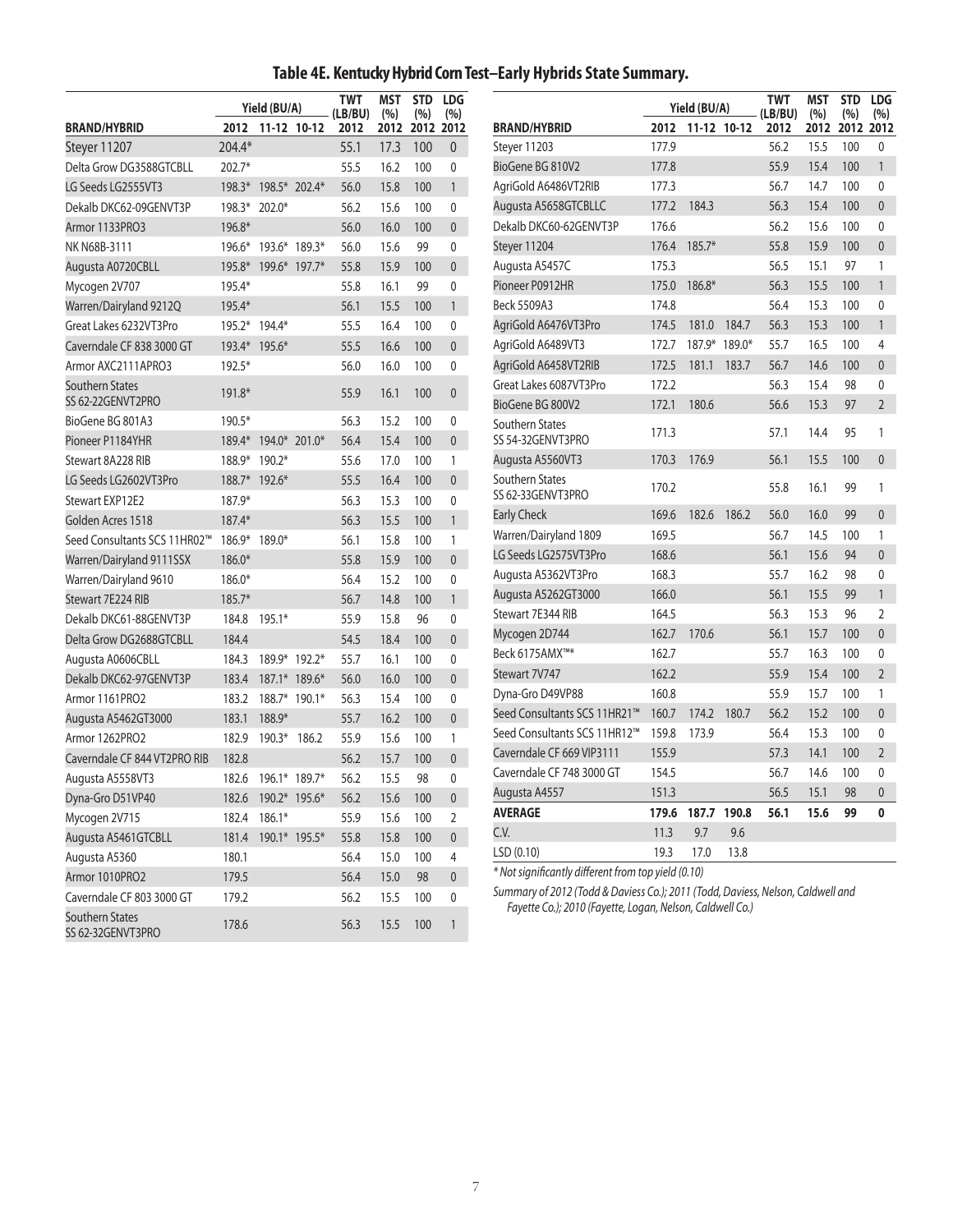## **Table 4M. 2012 Kentucky Hybrid Corn Test–Medium Hybrids State Summary.**

|                              |        | Yield (BU/A)  |             | <b>TWT</b><br>(Lb/Bu) | (%)      | <b>MST STD</b><br>(%) | <b>LDG</b><br>(%) |                                                                      |       | Yield (BU/A) |             | <b>TWT</b><br>(Lb/Bu) | <b>MST STD</b><br>(%) | (%)            | <b>LDG</b><br>(%) |
|------------------------------|--------|---------------|-------------|-----------------------|----------|-----------------------|-------------------|----------------------------------------------------------------------|-------|--------------|-------------|-----------------------|-----------------------|----------------|-------------------|
| <b>BRAND/HYBRID</b>          | 2012   |               | 11-12 10-12 | 2012                  |          | 2012 2012 2012        |                   | <b>BRAND/HYBRID</b>                                                  | 2012  |              | 11-12 10-12 | 2012                  |                       | 2012 2012 2012 |                   |
| Stewart 8V663                | 246.3* |               |             | 55.6                  | 16.8     | 100                   | $\overline{0}$    | LG Seeds LG2641VT3                                                   | 192.2 | 194.6        | 197.1       | 55.2                  | 17.3                  | 100            | 0                 |
| Pfister 2728HR               | 221.6  |               |             | 55.0                  | 17.2     | 100                   | 0                 | Pioneer P1319HR                                                      | 191.3 | 201.8*       |             | 55.9                  | 16.5                  | 100            | $\mathbf{0}$      |
| Pioneer P1745HR              | 219.9  | 215.5* 215.3* |             | 55.0                  | 17.7     | 100                   | $\overline{2}$    | NK N74R-3000GT                                                       | 191.0 | 196.3* 193.6 |             | 55.3                  | 16.9                  | 98             | 0                 |
| Rev®27HR83™                  | 219.4  |               |             | 55.0                  | 17.6     | 100                   | 0                 | Dekalb DKC66-86GENVT3P                                               | 190.9 |              |             | 55.4                  | 16.8                  | 100            | $\mathbf{0}$      |
| Phoenix 6442A4               | 219.0  |               |             | 55.4                  | 16.6     | 100                   |                   | Steyer 11302                                                         | 190.5 |              |             | 55.8                  | 16.1                  | 96             | 0                 |
| Channel 215-52VT3P           | 218.8  |               |             | 55.6                  | 16.3     | 98                    | 0                 | Seed Consultants SCS 11HR31™                                         | 190.1 | 197.9*       |             | 54.9                  | 17.8                  | 100            | $\mathbf{1}$      |
| Channel 217-08VT3P           | 216.9  | 210.7*        |             | 55.3                  | 17.4     | 100                   | $\overline{0}$    | Southern States                                                      | 189.2 |              |             | 55.1                  | 17.6                  | 100            | $\mathbf{0}$      |
| NK N78S-3111                 | 215.8  | $212.2*$      |             | 55.0                  | 17.7     | 99                    | 1                 | SS 67-32GENVT3PRO                                                    |       |              |             |                       |                       |                |                   |
| Augusta A7767VT3ProC250      | 212.6  |               |             | 55.2                  | 17.3     | 100                   | $\overline{0}$    | Southern States<br>SS 63-32GENVT3PRO                                 | 188.2 |              |             | 55.9                  | 16.2                  | 100            | $\mathbf{0}$      |
| Augusta A5565VT3Pro          | 211.2  |               |             | 55.9                  | 16.6     | 97                    | 0                 | Dekalb DKC66-97GENVT2P                                               | 188.0 |              |             | 55.4                  | 17.2                  | 100            | $\mathbf{0}$      |
| Pfister 3507HR               | 211.1  |               |             | 54.7                  | 18.0     | 98                    | $\overline{0}$    | Rev®26R60™                                                           | 186.1 | 195.4        | 192.3       | 55.3                  | 17.2                  | 99             | $\overline{2}$    |
| Dekalb DKC67-57GENVT3P       | 210.4  | 208.8*        |             | 55.4                  | 17.1     | 100                   | 1                 | Beck 7988BR                                                          | 185.9 | 192.9        |             | 55.5                  | 17.1                  | 100            | 0                 |
| Dekalb DKC64-69GENVT3P       | 210.2  | 206.5* 205.4* |             | 55.9                  | 16.3     | 100                   | $\overline{0}$    | Seed Consultants SC 11GT72 <sup>™</sup>                              | 185.4 | 193.8        |             | 55.4                  | 17.0                  | 95             | $\mathbf{0}$      |
| Pioneer P1498HR              | 209.8  |               |             | 55.7                  | 16.7     | 100                   | 0                 | LG Seeds LG2636VT3Pro                                                | 184.3 | 193.2        |             | 55.7                  | 16.4                  | 95             | 0                 |
| Warren/Dairyland 9614Q       | 209.6  |               |             | 55.3                  | 17.0     | 100                   | $\overline{0}$    | Pioneer P1690HR                                                      | 183.9 |              |             | 55.2                  | 17.0                  | 100            | $\theta$          |
| Dyna-Gro D54VP81             | 207.8  | $203.1*$      |             | 55.6                  | 16.5     | 100                   | 0                 | Augusta A6867GTCBLL                                                  | 183.8 | 192.0        | 192.8       | 55.1                  | 17.4                  | 97             | 0                 |
| Steyer 11406                 | 207.7  | 211.9*        |             | 55.5                  | 16.7     | 99                    | $\overline{0}$    | Stewart 8V446                                                        | 183.7 | 189.8        |             | 55.5                  | 16.8                  | 100            | $\mathbf{0}$      |
| Warren/Dairyland DS1013      | 207.2  |               |             | 55.1                  | 17.2     | 100                   |                   | Mycogen 2R818                                                        | 183.5 |              |             | 55.8                  | 16.3                  | 92             | 0                 |
| Great Lakes 6530VT3Pro       | 207.2  | 206.5*        |             | 55.6                  | 16.5     | 100                   |                   | Golden Acres G26V21                                                  | 183.3 |              |             | 55.3                  | 17.0                  | 93             | $\mathbf{0}$      |
| Seed Consultants SC 11AQ43™  | 207.1  |               |             | 55.0                  | 17.5     | 100                   | $\mathbf{0}$      | Beck 6272HR™*                                                        | 183.3 | 190.9        |             | 56.3                  | 15.7                  | 100            | 0                 |
| Steyer 11407                 | 206.5  |               |             | 56.0                  | 16.3     | 100                   | $\overline{0}$    | Seed Consultants SCS 11HQ42™                                         | 182.2 |              |             | 56.3                  | 16.0                  | 100            | $\mathbf{0}$      |
| Armor AXC2114PRO3            | 206.2  |               |             | 55.9                  | 16.2     | 100                   | 0                 | Medium Check                                                         | 182.0 | 190.8        | 173.9       | 55.0                  | 17.4                  | 97             | 0                 |
| Seed Consultants SC 11AGT30™ | 206.0  | $202.0*$      | 199.3       | 55.7                  | 16.4     | 100                   | $\overline{0}$    | Seed Consultants SCS 11HR63™                                         | 181.9 | 200.0*       |             | 55.4                  | 17.0                  | 100            | $\theta$          |
| BioGene BG 850V3             | 205.5  | $206.7*$      |             | 55.6                  | 16.6     | 97                    | 0                 | Phoenix 6948A3                                                       | 181.8 |              |             | 55.5                  | 16.8                  | 100            | 0                 |
| Dyna-Gro D57VP51             | 205.4  |               |             | 55.7                  | 16.7     | 100                   | $\overline{0}$    | Dekalb DKC63-25GENVT2P™                                              | 181.6 |              |             | 55.5                  | 16.9                  | 100            | $\Omega$          |
| Pfister 3488HR               | 204.0  |               |             | 54.5                  | 18.2     | 99                    | 1                 | Beck 6626AMX™*                                                       | 181.5 |              |             | 55.2                  | 17.3                  | 100            | $\mathbf{0}$      |
| Warren/Dairyland 9214SSX     | 203.7  | 195.5         |             | 55.3                  | 17.1     | 99                    | $\overline{0}$    | NK N72Q-3111                                                         | 181.2 | 190.5        |             | 55.1                  | 17.0                  | 97             | $\mathbf{1}$      |
| Rev®24BHR93™                 | 203.4  |               |             | 55.3                  | 17.2     | 100                   | $\mathbf{0}$      | Augusta A5363VT3Pro                                                  | 181.2 |              |             | 55.9                  | 16.2                  | 100            | 0                 |
| Pioneer P1360HR              | 203.4  |               |             | 56.0                  | 16.3     | 100                   | $\overline{0}$    | Rev®27HR52™                                                          | 180.9 | 187.5        |             | 54.9                  | 17.4                  | 100            | $\mathbf{0}$      |
| Augusta A7664VT3             | 203.0  | 196.0*        |             | 55.0                  | 17.6     | 100                   | 0                 | Rev®25BHR63™                                                         | 180.4 |              |             | 55.4                  | 17.3                  | 100            | 1                 |
| AgriGold A6517VT3Pro         | 201.9  |               |             | 55.3                  | 16.9     | 99                    | $\overline{0}$    | AgriGold A6553VT2RIB                                                 | 180.2 | 189.9        | 192.8       | 55.2                  | 17.3                  | 100            | $\mathbf{0}$      |
| AgriGold A6659VT3Pro         | 201.6  |               |             | 55.6                  | 16.9     | 100                   | $\mathbf{0}$      | AgriGold A6533VT2RIB                                                 | 179.9 | 189.3        | 193.5       | 56.2                  | 16.0                  | 99             | $\mathbf{0}$      |
| Delta Grow DG2888GTCBLL      |        | 200.6 198.8*  |             | 55.0                  | 17.7 100 |                       |                   | Mycogen 2V738                                                        | 179.5 |              | 189.3 192.7 | 55.8                  | 16.4 100              |                | $\overline{1}$    |
| Mycogen 2P768                | 200.1  |               |             | 55.9                  | 16.4     | 100                   | 0                 | Southern States                                                      |       |              |             |                       |                       |                |                   |
| Armor 1550PRO3               | 200.0  |               |             | 55.7                  | 16.6     | 100                   | $\mathbf 0$       | SS 65-22GENVT2PRO                                                    | 177.2 |              |             | 56.0                  | 16.2                  | 95             | 0                 |
| Caverndale CF 864 VT2PRO RIB | 199.6  |               |             | 55.3                  | 17.0     | 100                   | 0                 | Stewart 8V753                                                        | 176.9 |              |             | 55.8                  | 16.3                  | 100            | $\mathbf{0}$      |
| Dyna-Gro CX12214             | 199.3  |               |             | 56.1                  | 16.1     | 95                    | $\mathbf{0}$      | Seed Consultants SCS 11HQ39™                                         | 176.1 | 187.8        | 187.1       | 55.2                  | 17.4                  | 100            | 0                 |
| LG Seeds LG2620VT3           | 199.2  | 201.6* 199.6  |             | 55.6                  | 16.7     | 100                   | 0                 | AgriGold A6679VT2RIB                                                 | 175.8 | 180.8        |             | 55.2                  | 17.4                  | 98             | $\mathbf{0}$      |
| BioGene BG 841V2             | 199.1  |               |             | 55.3                  | 17.2     | 96                    | $\overline{0}$    | Dekalb DKC63-87GENVT2P                                               | 174.1 | 193.8        | 193.9       | 55.5                  | 16.6                  | 100            | 1                 |
| Delta Grow DG2788CBLL        | 198.8  |               |             | 55.4                  | 16.8     | 99                    | 0                 | Seed Consultants SCS 1138AM1™                                        | 170.9 | 188.2        |             | 56.1                  | 16.2                  | 100            | $\mathbf 0$       |
| Rev®26HR23™                  | 198.8  |               |             | 56.1                  | 16.5     | 100                   | $\mathbf{0}$      | Pioneer P1412HR                                                      | 170.3 | 190.6        |             | 56.0                  | 16.4                  | 100            | 0                 |
| AgriGold A6632VT2RIB         | 198.1  | 194.2 191.6   |             | 55.6                  | 16.8     | 100                   | 0                 | Seed Consultants SCS 11HQ70™                                         | 170.0 | 188.6        | 188.6       | 55.4                  | 16.8                  | 100            | $\mathbf{1}$      |
| BioGene BG 831V2             | 197.0  |               |             | 56.2                  | 16.1     | 100                   | $\mathbf{0}$      | Stewart 8E814 RIB                                                    | 168.3 | 184.6        |             | 55.7                  | 16.5                  | 97             | 0                 |
| Warren/Dairyland 7015        | 196.4  |               |             | 54.5                  | 18.2     | 99                    | 0                 | Southern States SS 788                                               | 163.3 | 175.1        |             | 55.6                  | 16.6                  | 99             | 0                 |
| Mycogen 2A787                | 196.2  | 190.0         |             | 55.4                  | 17.0     | 100                   | 1                 | <b>AVERAGE</b>                                                       | 194.8 |              | 196.2 194.9 | 55.5                  | 16.9 99               |                | $\mathbf 0$       |
| Great Lakes 6354G3VT3        | 194.9  | 199.7* 198.8  |             | 55.7                  | 16.6     | 100                   | $\mathbf{1}$      | C.V.                                                                 | 12.0  | 10.5         | 9.9         |                       |                       |                |                   |
| AgriGold A6573VT3Pro         | 194.0  | 202.5*        |             | 55.5                  | 16.7     | 100                   | $\mathbf{0}$      | LSD (0.10)                                                           | 22.2  | 19.7         | 15.2        |                       |                       |                |                   |
| Channel 214-13VT2P           | 193.3  | 202.3* 199.0  |             | 55.9                  | 16.4     | 95                    | 2                 | * Not significantly different from top yield (0.10)                  |       |              |             |                       |                       |                |                   |
| Delta Grow DG3788GTCBLL      | 192.7  | 193.6         |             | 54.9                  | 17.9 98  |                       | $\pmb{0}$         | of 2012 (Todd & Daviers Co.): 2011 (Todd Daviers Nelson Caldwell and |       |              |             |                       |                       |                |                   |

*Summary of 2012 (Todd & Daviess Co.); 2011 (Todd, Daviess, Nelson, Caldwell and Fayette Co.); 2010 (Henderson, Fayette, Logan, Nelson, Caldwell Co.)*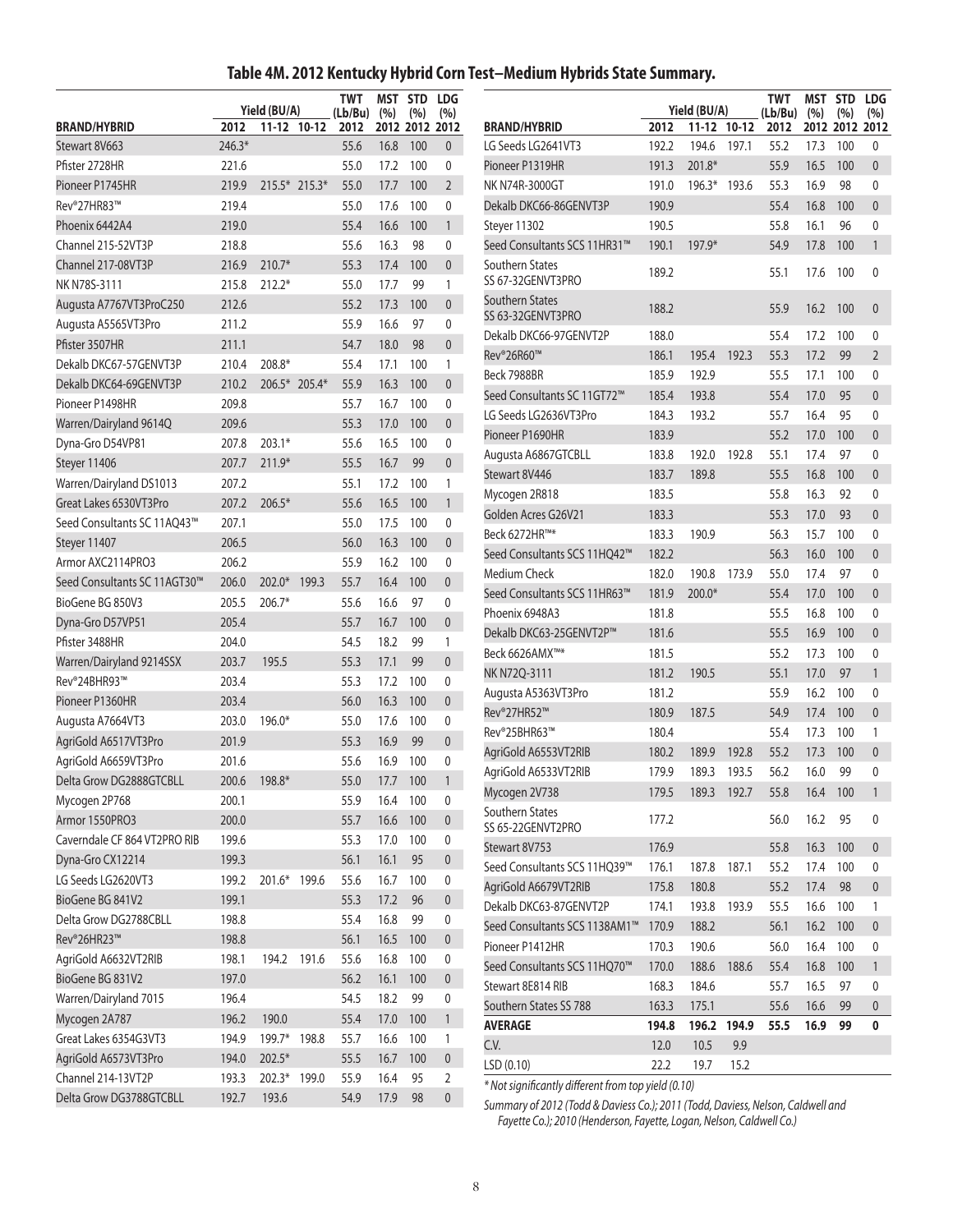| .                         |        |              |          |                |                   |                   |                   |  |  |  |  |
|---------------------------|--------|--------------|----------|----------------|-------------------|-------------------|-------------------|--|--|--|--|
|                           |        | Yield (BU/A) |          | TWT<br>(LB/BU) | <b>MST</b><br>(%) | <b>STD</b><br>(%) | <b>LDG</b><br>(%) |  |  |  |  |
| <b>BRAND/HYBRID</b>       | 2012   | $11 - 12$    | $10-12$  | 2012           | 2012              | 2012              | 2012              |  |  |  |  |
| Late Check                | 199.9* | 194.4*       | 166.0    | 54.9           | 17.4              | 94                | $\mathbf{0}$      |  |  |  |  |
| Delta Grow DG6488GTCBLLRW | 190.0* |              |          | 55.1           | 17.3              | 95                | $\mathbf{0}$      |  |  |  |  |
| Pioneer 1944HR            | 182.8  |              |          | 55.0           | 17.2              | 93                | 0                 |  |  |  |  |
| Pioneer 2088YHR           | 175.5  | $189.2*$     |          | 55.1           | 16.9              | 94                | $\mathbf{0}$      |  |  |  |  |
| Caverndale CF 908 3000 GT | 175.4  |              |          | 55.0           | 17.5              | 92                | 0                 |  |  |  |  |
| Rev®29HR13™               | 169.6  |              |          | 54.9           | 17.5              | 84                | $\mathbf{0}$      |  |  |  |  |
| Rev®28HR10™               | 168.5  | 184.6*       |          | 55.1           | 17.2              | 90                | 0                 |  |  |  |  |
| Rev®28HR20™               | 167.8  | $188.2*$     | 189.5*   | 55.1           | 17.2              | 92                | $\mathbf{0}$      |  |  |  |  |
| Delta Grow DG36603000GT   | 157.4  |              |          | 54.9           | 17.5              | 87                | 0                 |  |  |  |  |
| Caverndale CF 926 GT      | 154.6  |              |          | 54.9           | 17.2              | 91                | 0                 |  |  |  |  |
| Rev®28HR29™               | 152.5  | $181.5*$     | $182.7*$ | 54.8           | 17.6              | 87                | 0                 |  |  |  |  |
| <b>AVERAGE</b>            | 172.2  | 187.6        | 179.4    | 55.0           | 17.3              | 91                | $\bf{0}$          |  |  |  |  |
| C.V.                      | 11.6   | 9.6          | 9.3      |                |                   |                   |                   |  |  |  |  |
| LSD (0.10)                | 15.8   | 16.7         | 12.9     |                |                   |                   |                   |  |  |  |  |

**Table 4L. 2012 Kentucky Hybrid Corn Test–Late Hybrids State Summary.**

*\* Not significantly different from top yield (0.10)*

*Summary of 2012 (Todd, LaRue, Daviess Co.); 2011 (Todd, Daviess, Nelson, Caldwell and Fayette Co.); 2010 (Henderson, Fayette, Logan, Nelson, Caldwell Co.)*

| <b>BRAND/HYBRID</b>        | 2012   | Yield (BU/A)<br>$11 - 12$ | $10 - 12$ | <b>TWT</b><br>(LB/BU)<br>2012 | <b>MST</b><br>(%)<br>2012 | <b>STD</b><br>(%)<br>2012 | <b>LDG</b><br>(%)<br>2012 |
|----------------------------|--------|---------------------------|-----------|-------------------------------|---------------------------|---------------------------|---------------------------|
|                            |        |                           |           |                               |                           |                           |                           |
| Pioneer 32B16 HX1, LL, RR2 | 188.9* | $192.8*$                  |           | 55.2                          | 17.1                      | 96                        | 0                         |
| <b>White Check</b>         | 173.5  | $186.9*$                  | $177.2*$  | 55.0                          | 17.3                      | 96                        | $\theta$                  |
| Agrigold A6507WBtRR        | 164.8  | 177.1                     | $185.0*$  | 55.6                          | 16.5                      | 96                        | $\mathbf{0}$              |
| Pioneer P1995W             | 164.5  | $181.6*$                  |           | 55.0                          | 17.4                      | 95                        | $\theta$                  |
| Pioneer P1431W             | 156.5  | 173.1                     | $174.1*$  | 55.5                          | 16.5                      | 96                        | 0                         |
| Pioneer 33G60 HX1, LL, RR2 | 144.6  | 170.1                     | $178.1*$  | 55.5                          | 16.8                      | 91                        | $\overline{0}$            |
| <b>AVERAGE</b>             | 165.5  | 180.3                     | 178.6     | 55.3                          | 16.9                      | 95                        | 0                         |
| C.V.                       | 9.1    | 8.5                       | 8.4       |                               |                           |                           |                           |
| LSD(0.10)                  | 12.0   | 14.6                      | 11.8      |                               |                           |                           |                           |

#### **Table 4W. 2012 Kentucky Hybrid Corn Test–White Hybrids State Summary.**

*\* Not significantly different from top yield (0.10)*

*Summary of 2012 (Todd, LaRue, Daviess Co.); 2011 (Todd, Daviess, Nelson, Caldwell and Fayette Co.); 2010 (Henderson, Fayette, Logan, Caldwell Co.)*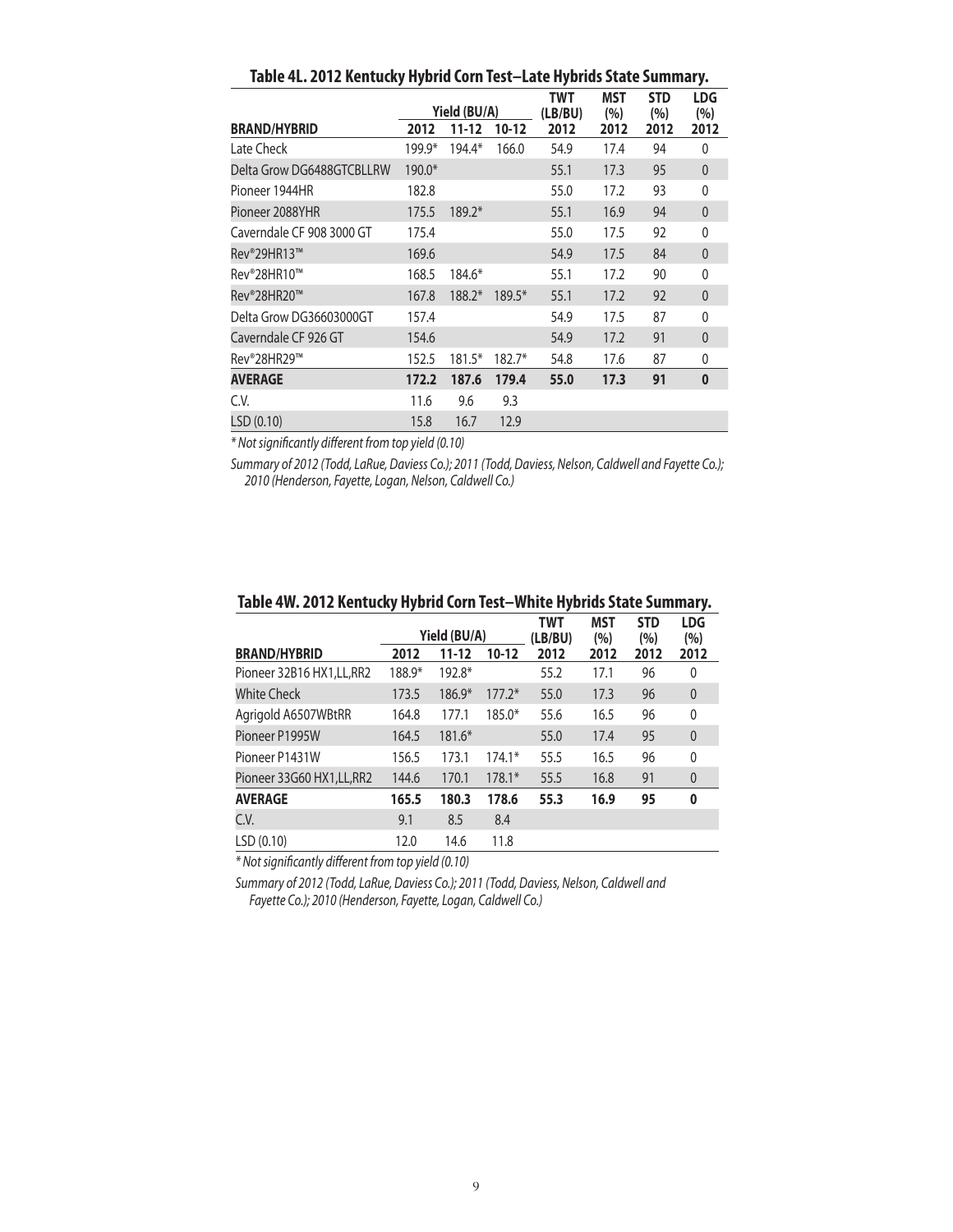## **Table 5E. Kentucky Hybrid Corn Test–Early (112 Days to Maturity or Earlier)–Ohio Valley Region (Daviess County).**

| <b>TWT</b><br><b>MST</b><br><b>STD</b><br><b>LDG</b><br><b>TWT</b><br><b>STD</b><br><b>MST</b><br>Yield (BU/A)<br>Yield (BU/A)<br>(LB/BU)<br>(%)<br>(%)<br>(%)<br>(LB/BU)<br>(9/0)<br>(%) | <b>LDG</b><br>(%) |
|-------------------------------------------------------------------------------------------------------------------------------------------------------------------------------------------|-------------------|
|                                                                                                                                                                                           |                   |
| <b>BRAND/HYBRID</b><br>2012 11-12 10-12<br><b>BRAND/HYBRID</b><br>2012<br>11-12 10-12<br>2012<br>2012<br>2012<br>2012<br>2012<br>2012<br>2012                                             | 2012              |
| $237.4*$<br>229.9*<br>54.9<br>17.0<br>100<br>$\mathbf{0}$<br>197.3<br>200.7 193.9<br>55.6<br>15.8<br>97<br>Great Lakes 6232VT3Pro<br>Augusta A5558VT3                                     | 0                 |
| BioGene BG 810V2<br>232.0*<br>55.3<br>16.3<br>100<br>Beck 5509A3<br>196.0<br>55.7<br>15.6<br>100<br>$\mathbf{1}$                                                                          | $\mathbf{0}$      |
| 100<br>Pioneer P0912HR<br>207.5<br>100<br>NK N68B-3111<br>226.0* 211.1*<br>55.2<br>16.2<br>$\overline{0}$<br>195.6<br>55.5<br>16.1<br>$230.3*$                                            | 0                 |
| Stewart EXP12E2<br>224.9*<br>55.6<br>15.8<br>100<br>$\mathbf{0}$<br>AgriGold A6489VT3<br>195.3<br>209.5<br>207.6<br>54.8<br>17.3<br>100                                                   | $\mathbf{0}$      |
| 194.5<br>LG Seeds LG2555VT3<br>224.1* 229.9* 226.4*<br>55.0<br>16.6<br>100<br>$\mathbf{1}$<br>55.1<br>16.6<br>98<br>Augusta A5362VT3Pro                                                   | 0                 |
| Armor 1133PRO3<br>223.4*<br>55.3<br>16.2<br>100<br>$\mathbf{0}$<br>194.4<br>55.5<br>15.7<br>100<br>Augusta A5262GT3000                                                                    | $\mathbf{1}$      |
| 222.1* 224.3* 207.9<br>55.0<br>16.7<br>100<br>$\overline{0}$<br>194.3<br>15.2<br>93<br>Augusta A0720CBLL<br>Augusta A5457C<br>56.0                                                        | $\overline{2}$    |
| $222.0*$<br>$225.2*$<br>54.9<br>16.9<br>100<br>Southern States<br>Steyer 11204<br>1<br>193.1<br>55.9<br>15.5<br>100                                                                       | $\mathbf{0}$      |
| SS 62-32GENVT3PRO<br>$221.2*$<br>$\overline{3}$<br>55.8<br>15.1<br>100<br>Augusta A5360                                                                                                   |                   |
| Dyna-Gro D49VP88<br>193.0<br>55.5<br>16.0<br>100<br>$\Omega$<br>Pioneer P1184YHR<br>216.3* 201.5<br>55.9<br>15.6<br>100<br>$217.7*$                                                       | 0                 |
| 191.6<br>92<br>Stewart 7E344 RIB<br>55.6<br>15.7<br>100<br>$\overline{0}$<br>AgriGold A6476VT3Pro<br>217.5* 212.6* 207.2<br>55.8<br>15.2                                                  | $\mathbf{0}$      |
| Southern States<br>$216.3*$<br>55.0<br>16.6<br>98<br>$\Omega$<br>Mycogen 2V707<br>55.0<br>16.8<br>100<br>190.9                                                                            | 0                 |
| SS 62-33GENVT3PRO<br>Armor 1262PRO2<br>215.2* 216.4* 205.9<br>55.3<br>16.2<br>100<br>$\overline{2}$                                                                                       |                   |
| <b>Southern States</b><br>189.7<br>89<br>Dekalb DKC62-09GENVT3P<br>56.8<br>14.1<br>$214.7*$<br>229.8*<br>55.5<br>16.0<br>100<br>0<br>SS 54-32GENVT3PRO                                    | $\mathbf{0}$      |
| $213.5*$<br>100<br>Delta Grow DG3588GTCBLL<br>55.0<br>16.4<br>$\overline{0}$<br>Armor 1161PRO2<br>189.4<br>207.0<br>202.9<br>55.8<br>15.5<br>100                                          | 0                 |
| $213.3*$<br>55.3<br>15.9<br>100<br>Warren/Dairyland 9212Q<br>1<br>Caverndale CF 803 3000 GT<br>188.8<br>55.5<br>16.0<br>100                                                               | $\mathbf{0}$      |
| $211.0*$<br>219.3* 209.0<br>55.1<br>16.2<br>100<br>$\mathbf{0}$<br>Augusta A5461GTCBLL<br>100<br>Augusta A5560VT3<br>188.8<br>193.9<br>55.4<br>16.0                                       | 0                 |
| Warren/Dairyland 9111SSX<br>$210.3*$<br>55.2<br>16.3<br>100<br>0<br>Caverndale CF 669 VIP3111<br>188.4<br>57.1<br>13.7<br>100                                                             | $\overline{4}$    |
| <b>Southern States</b><br>Dyna-Gro D51VP40<br>188.3<br>205.9<br>200.1<br>55.5<br>15.9<br>100<br>$210.2*$<br>17.1<br>100<br>55.0<br>$\mathbf{0}$                                           | 0                 |
| SS 62-22GENVT2PRO<br>Warren/Dairyland 1809<br>185.8<br>56.6<br>13.8<br>100                                                                                                                | $\mathbf{1}$      |
| Dekalb DKC61-88GENVT3P<br>209.7* 222.7*<br>55.3<br>16.2<br>92<br>0<br>100<br>185.8<br>198.7<br>198.4<br>56.2<br>14.7                                                                      | 0                 |
| AgriGold A6458VT2RIB<br>BioGene BG 800V2<br>208.4* 216.5*<br>55.7<br>15.5<br>94<br>$\overline{0}$<br>Dekalb DKC60-62GENVT3P<br>185.0<br>55.6<br>15.7<br>100                               | $\mathbf{0}$      |
| Caverndale CF 838 3000 GT<br>$208.2*$<br>$212.4*$<br>54.9<br>17.0<br>100<br>0<br>Seed Consultants SCS 11HR21™                                                                             | 0                 |
| 183.5<br>200.3<br>189.0<br>55.7<br>100<br>15.4<br>Mycogen 2V715<br>207.9<br>208.3<br>55.3<br>15.9<br>100<br>$\mathbf{0}$                                                                  | $\mathbf{0}$      |
| Steyer 11203<br>182.3<br>55.5<br>15.9<br>100<br>207.0<br>Armor 1010PRO2<br>56.0<br>15.1<br>95<br>0                                                                                        |                   |
| 182.2<br>100<br>Augusta A0606CBLL<br>194.8<br>197.8<br>54.8<br>16.9<br>Warren/Dairyland 9610<br>206.9<br>55.9<br>15.3<br>100<br>$\overline{0}$                                            | 0                 |
| Great Lakes 6087VT3Pro<br>179.6<br>55.6<br>15.7<br>97<br>55.5<br>15.9<br>100<br>Caverndale CF 844 VT2PRO RIB<br>206.1<br>0                                                                | $\mathbf{0}$      |
| Beck 6175AMX™*<br>178.4<br>55.2<br>16.5<br>100<br>Stewart 8A228 RIB<br>205.4<br>208.5<br>54.5<br>17.9<br>100<br>$\mathbf{1}$                                                              | 0                 |
| Delta Grow DG2688GTCBLL<br>178.4<br>53.7<br>19.4<br>100<br>0<br>Armor AXC2111APRO3<br>203.8<br>55.1<br>16.4<br>100                                                                        | $\mathbf{0}$      |
| Early Check<br>178.3<br>204.7<br>196.6<br>55.2<br>16.7<br>98<br>Seed Consultants SCS 11HR02™<br>203.6<br>202.4<br>55.4<br>16.1<br>100<br>$\mathbf{1}$                                     | 0                 |
| LG Seeds LG2575VT3Pro<br>177.8<br>55.5<br>15.8<br>88<br>203.5<br>54.3<br>18.1<br>100<br>0<br>Steyer 11207                                                                                 | $\mathbf{0}$      |
| Augusta A5658GTCBLLC<br>193.8<br>55.7<br>100<br>177.0<br>15.6<br>16.9<br>LG Seeds LG2602VT3Pro<br>203.4<br>$212.2*$<br>54.9<br>100<br>$\mathbf{0}$                                        | 0                 |
| Mycogen 2D744<br>165.9<br>55.4<br>16.2<br>100<br>174.7<br>203.3<br>55.5<br>16.0<br>100<br>$\Omega$<br>Golden Acres 1518                                                                   | $\mathbf{0}$      |
| Caverndale CF 748 3000 GT<br>14.6<br>100<br>173.2<br>56.2<br>100<br>Stewart 7E224 RIB<br>201.5<br>56.2<br>14.5<br>$\mathbf{1}$                                                            | 0                 |
| 56.2<br>165.7<br>15.1<br>96<br>Augusta A4557<br>AgriGold A6486VT2RIB<br>201.4<br>56.1<br>15.0<br>99<br>0                                                                                  | 0                 |
| 99<br><b>AVERAGE</b><br>200.2 210.0<br>203.7<br>55.5<br>16.0<br>Dekalb DKC62-97GENVT3P<br>201.2<br>208.8 204.5<br>55.6<br>15.9<br>100<br>$\mathbf 0$                                      | $\mathbf 0$       |
| C.V.<br>10.8<br>9.3<br>8.9<br>0.4<br>5<br>2.7<br>Seed Consultants SCS 11HR12™<br>209.1<br>16.1<br>201.0<br>55.7<br>100<br>0                                                               | 233               |
| LSD (0.10)<br>29.3<br>6<br>18.2<br>15.3<br>0.3<br>0.6<br>199.0<br>205.5<br>54.9<br>16.8<br>100<br>$\mathbf 0$<br>Augusta A5462GT3000                                                      | $\mathbf{1}$      |
| * Not significantly different from top yield (0.10)<br>Stewart 7V747<br>198.4<br>55.4<br>15.9<br>100<br>0                                                                                 |                   |
| Planting date: April 17, 2012; Harvest date: September 11, 2012.<br>BioGene BG 801A3<br>198.2<br>55.7<br>15.5<br>100<br>$\overline{0}$                                                    |                   |

*Soil type: Patton; Previous crop: soybean; Insecticide: Force 1.5G; Fertilizer (lb/acre): N=170, P= 60, K=40*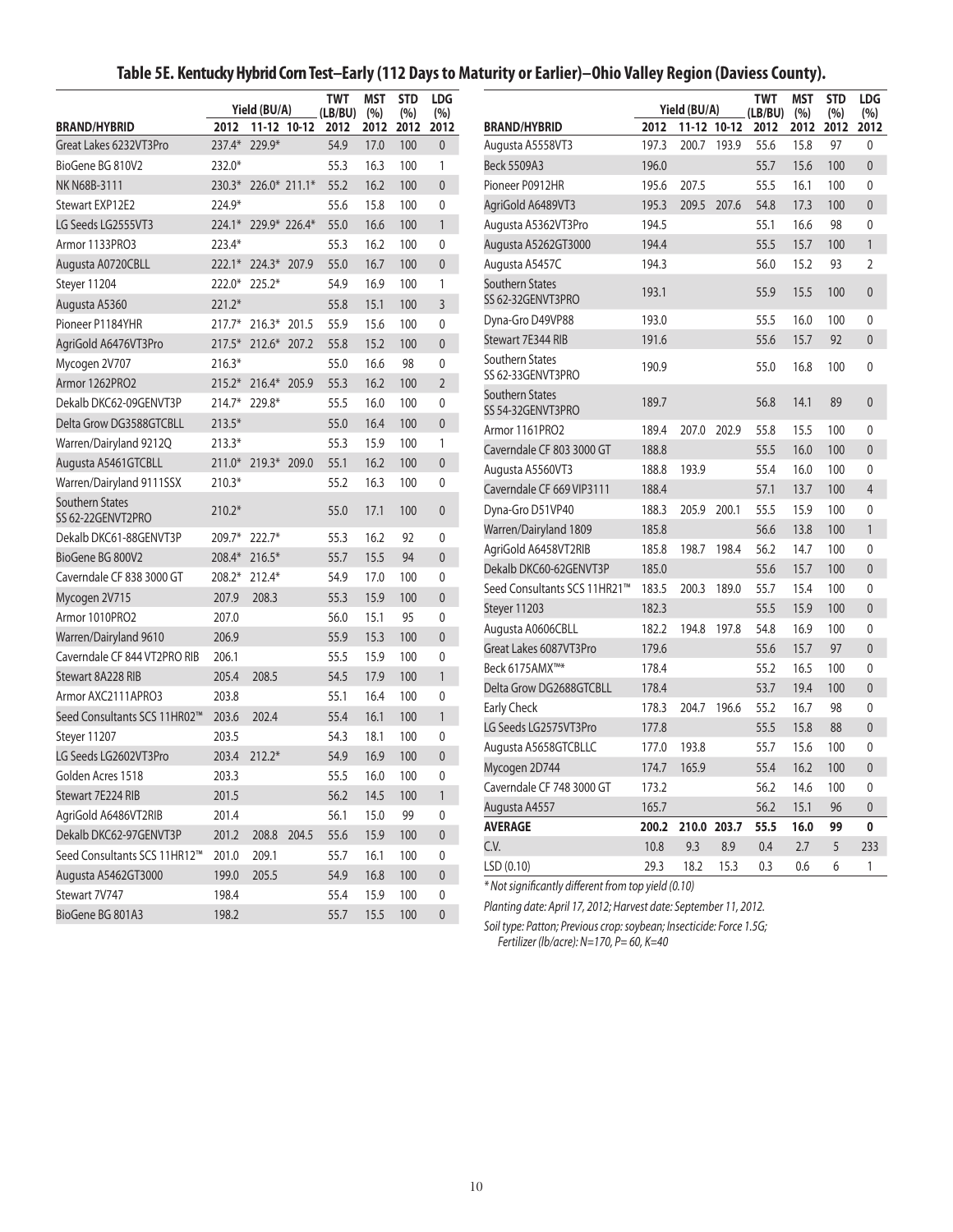## **Table 5M. 2012 Kentucky Hybrid Corn Test–Medium (113-117 Days to Maturity)—Ohio Valley Region (Daviess County).**

|                                        |          | Yield (BU/A)         | 2012 11-12 10-12 | <b>TWT</b><br>(LB/BU) | MST<br>(%)   | <b>STD</b><br>(%) | <b>LDG</b><br>(%)    |                                                                     |       | Yield (BU/A)<br>2012 11-12 10-12 |             | TWT<br>(LB/BU) | <b>MST</b><br>(%) | <b>STD</b><br>(%) | <b>LDG</b><br>(%) |
|----------------------------------------|----------|----------------------|------------------|-----------------------|--------------|-------------------|----------------------|---------------------------------------------------------------------|-------|----------------------------------|-------------|----------------|-------------------|-------------------|-------------------|
| <b>BRAND/HYBRID</b><br>Pioneer P1745HR |          | 274.5* 256.3* 246.2* |                  | 2012<br>54.5          | 2012<br>18.4 | 2012<br>100       | 2012<br>$\mathbf{1}$ | <b>BRAND/HYBRID</b><br>Pioneer P1690HR                              | 210.6 |                                  |             | 2012<br>54.7   | 17.8              | 2012 2012<br>100  | 2012<br>0         |
| Channel 215-52VT3P                     | $264.1*$ |                      |                  | 55.1                  | 16.9         | 95                | 0                    | LG Seeds LG2641VT3                                                  | 210.1 | 218.3                            | 214.2       | 54.5           | 18.1              | 100               | $\mathbf{1}$      |
| Stewart 8V663                          | 260.4*   |                      |                  | 55.1                  | 17.3         | 100               | $\mathbf{0}$         | Pfister 3507HR                                                      | 209.9 |                                  |             | 54.2           | 18.3              | 97                | 0                 |
| Great Lakes 6530VT3Pro                 |          | 246.0* 235.3*        |                  | 55.0                  | 17.1         | 100               | $\mathbf 0$          | BioGene BG 841V2                                                    | 209.6 |                                  |             | 54.8           | 17.6              | 92                | $\theta$          |
| Phoenix 6442A4                         | 245.9*   |                      |                  | 55.0                  | 17.0         | 100               | $\mathbf{0}$         | LG Seeds LG2636VT3Pro                                               | 209.4 | 209.9                            |             | 55.2           | 17.1              | 89                | 0                 |
| Dekalb DKC64-69GENVT3P                 | 243.8*   | 234.4                | 223.7            | 55.4                  | 16.7         | 100               | $\mathbf 0$          | Mycogen 2V738                                                       | 208.8 | 215.9                            | 207.1       | 55.2           | 16.8              | 100               | $\theta$          |
| Steyer 11406                           |          | 240.9* 252.8*        |                  | 55.0                  | 17.3         | 97                | $\mathbf{1}$         | Delta Grow DG3788GTCBLL                                             | 207.9 | 209.1                            |             | 54.0           | 18.9              | 97                | 0                 |
| Pfister 2728HR                         | 238.7    |                      |                  | 54.6                  | 17.4         | 100               | $\mathbf{1}$         | Seed Consultants SCS 11HR63™                                        | 207.3 | 232.7                            |             | 55.1           | 17.3              | 100               | $\theta$          |
| Dyna-Gro D54VP81                       | 238.0    | $241.2*$             |                  | 55.2                  | 17.0         | 100               | $\mathbf{0}$         | Rev®27HR52™                                                         | 207.1 | 217.7                            |             | 54.6           | 18.0              | 100               | 0                 |
| Rev®27HR83™                            | 237.1    |                      |                  | 54.6                  | 17.9         | 100               | 0                    | AgriGold A6533VT2RIB                                                | 207.0 | 211.3                            | 205.6       | 56.0           | 16.1              | 99                | $\theta$          |
| Armor 1550PRO3                         | 236.0    |                      |                  | 55.3                  | 17.1         | 99                | $\mathbf{0}$         | AgriGold A6679VT2RIB                                                | 206.0 | 210.0                            |             | 54.7           | 17.9              | 95                | 0                 |
| Steyer 11407 VT3PRO                    | 234.9    |                      |                  | 55.2                  | 17.1         | 100               | $\mathbf 0$          | Dekalb DKC63-25GENVT2P                                              | 204.9 |                                  |             | 55.1           | 17.0              | 100               | $\theta$          |
| Channel 217-08VT3P                     |          | 233.5 237.8*         |                  | 54.4                  | 18.3         | 100               | $\mathbf{0}$         | NK N74R-3000GT                                                      | 204.7 | 209.7                            | 197.0       | 54.8           | 17.4              | 95                | 0                 |
| Caverndale CF 864 VT2PRO RIB           | 233.1    |                      |                  | 54.8                  | 17.5         | 100               | 0                    | Seed Consultants SC 11AGT30™                                        | 203.5 | 211.7                            | 210.1       | 55.2           | 16.7              | 100               | $\mathbf{0}$      |
| Pioneer P1498HR                        | 233.0    |                      |                  | 55.3                  | 17.1         | 100               | $\mathbf{0}$         | Golden Acres G26V21                                                 | 202.3 |                                  |             | 54.6           | 17.6              | 85                | $\mathbf 0$       |
| Augusta A5565VT3Pro                    | 232.5    |                      |                  | 55.3                  | 17.1         | 94                | $\mathbf 0$          | Seed Consultants SCS 11HQ39™                                        | 201.4 | 208.8                            | 201.6       | 54.7           | 17.8              | 100               | $\theta$          |
| Rev®24BHR93™                           | 232.0    |                      |                  | 54.8                  | 18.0         | 100               | $\mathbf{0}$         | Rev®26HR23™                                                         | 199.8 |                                  |             | 55.6           | 17.1              | 100               | 0                 |
| Seed Consultants SCS 11HR31™           | 231.0    | 232.0                |                  | 54.7                  | 18.0         | 99                | 0                    | Seed Consultants SC 11GT72 <sup>™</sup>                             | 199.8 | 206.2                            |             | 55.0           | 17.1              | 89                | $\theta$          |
| Warren/Dairyland 9614Q                 | 230.9    |                      |                  | 54.8                  | 17.3         | 100               | $\mathbf{0}$         | Warren/Dairyland 7015                                               | 199.5 |                                  |             | 53.9           | 18.8              | 98                | $\mathbf 0$       |
| Seed Consultants SC 11AO43™            | 229.2    |                      |                  | 54.4                  | 18.0         | 99                | $\mathbf 0$          | Rev®25BHR63™                                                        | 199.3 |                                  |             | 54.9           | 17.9              | 100               | $\theta$          |
| BioGene BG 831V2                       | 227.9    |                      |                  | 55.7                  | 16.2         | 100               | $\mathbf{0}$         | Seed Consultants SCS 1138AM1™                                       | 199.2 | 214.4                            |             | 55.4           | 16.8              | 100               | 0                 |
| NK N78S-3111                           | 227.7    | 227.2                |                  | 54.2                  | 18.7         | 97                | 0                    | Phoenix 6948A3<br>199.1                                             |       | 55.1                             | 16.9        | 100            | $\theta$          |                   |                   |
| Mycogen 2A787                          | 226.9    | 205.4                |                  | 55.1                  | 17.2         | 100               | $\mathbf{0}$         | NK N72Q-3111                                                        | 197.2 | 218.1                            |             | 54.8           | 17.2              | 94                | 0                 |
| Channel 214-13VT2P                     | 224.8    | 237.1* 222.7         |                  | 55.1                  | 17.3         | 89                | $\mathbf{0}$         | Delta Grow DG2788CBLL                                               | 196.8 |                                  |             | 54.9           | 17.2              | 97                | $\mathbf{0}$      |
| Warren/Dairyland DS1013                | 224.6    |                      |                  | 54.8                  | 17.2         | 100               | $\mathbf{1}$         | Stewart 8V753                                                       | 196.5 |                                  |             | 55.2           | 17.2              | 100               | 0                 |
| Beck 7988BR                            | 224.2    | 220.5                |                  | 54.9                  | 17.7         | 100               | 0                    | Augusta A6867GTCBLL                                                 | 196.5 | 206.6                            | 196.4       | 54.5           | 17.9              | 93                | $\theta$          |
| Southern States                        |          |                      |                  |                       |              |                   |                      | Stewart 8V446                                                       | 196.3 | 205.5                            |             | 54.8           | 17.7              | 100               | $\mathbf{0}$      |
| SS 63-32GENVT3PRO                      | 223.6    |                      |                  | 55.2                  | 16.6         | 100               | $\mathbf{0}$         | Beck 6626AMX™*                                                      | 195.7 |                                  |             | 54.7           | 17.8              | 100               | $\theta$          |
| Armor AXC2114PRO3                      | 223.4    |                      |                  | 55.7                  | 16.2         | 100               | 0                    | Augusta A7767VT3ProC250                                             | 195.1 |                                  |             | 54.7           | 17.7              | 100               | 0                 |
| Steyer 11302                           | 222.3    |                      |                  | 55.2                  | 16.6         | 93                | $\mathbf{0}$         | Pioneer P1412HR                                                     | 194.9 | 215.6                            |             | 55.0           | 17.2              | 100               | $\mathbf{0}$      |
| Dekalb DKC67-57GENVT3P                 | 220.9    | 224.7                |                  | 54.9                  | 17.7         | 100               | 0                    | Seed Consultants SCS 11HQ42™                                        | 194.4 |                                  |             | 55.8           | 16.2              | 100               | 0                 |
| Dyna-Gro D57VP51                       | 219.6    |                      |                  | 55.0                  | 17.0         | 100               | $\mathbf{0}$         | Augusta A5363VT3Pro                                                 | 193.9 |                                  |             | 55.1           | 16.7              | 100               | $\mathbf{0}$      |
| Pfister 3488HR                         | 219.4    |                      |                  | 53.6                  | 19.4         | 97                | 0                    | AgriGold A6573VT3Pro                                                | 193.4 | 209.8                            |             | 54.9           | 17.3              | 100               | $\Omega$          |
| Dekalb DKC66-97GENVT2P                 | 219.4    |                      |                  | 54.5                  | 18.0         | 100               | $\boldsymbol{0}$     | Seed Consultants SCS 11HQ70™                                        |       | 193.4 218.1 206.8                |             | 54.9           | 17.5              | 100               | $\mathbf{0}$      |
| AgriGold A6659VT3Pro                   | 219.3    |                      |                  | 55.0                  | 17.4         | 100               | 0                    | Dekalb DKC66-86GENVT3P                                              | 190.9 |                                  |             | 54.9           | 17.0              | 99                | 0                 |
| Pioneer P1319HR                        | 219.2    | 225.8                |                  | 55.5                  | 17.1         | 100               | $\pmb{0}$            | Mycogen 2R818                                                       | 187.8 |                                  |             | 55.5           | 16.4              | 84                | $\boldsymbol{0}$  |
| BioGene BG 850V3                       | 217.7    | 224.6                |                  | 55.2                  | 17.0         | 94                | 0                    | Stewart 8E814 RIB                                                   | 182.1 | 202.2                            |             | 55.1           | 16.8              | 93                | 0                 |
| Beck 6272HR™*                          | 217.0    | 219.5                |                  | 56.0                  | 15.9         | 100               | $\mathbf 0$          | Southern States                                                     |       |                                  |             |                |                   |                   |                   |
| Great Lakes 6354G3VT3                  | 216.7    |                      | 230.1 215.4      | 54.9                  | 17.4         | 100               | $\mathbf{1}$         | SS 65-22GENVT2PRO                                                   | 181.1 |                                  |             | 55.5           | 16.5              | 90                | $\theta$          |
| Rev®26R60™                             | 215.9    |                      | 227.0 210.8      | 54.7                  | 17.9         | 97                | $\mathbf{1}$         | AgriGold A6553VT2RIB                                                | 180.3 | 199.7                            | 199.1       | 54.6           | 17.8              | 100               | 0                 |
| Mycogen 2P768                          | 215.5    |                      |                  | 55.3                  | 17.1         | 100               | 0                    | Dekalb DKC63-87GENVT2P                                              | 174.3 | 205.8                            | 201.4       | 55.0           | 17.0              | 100               | $\theta$          |
| Medium Check                           | 215.4    | 215.1                | 192.3            | 54.6                  | 18.1         | 94                | $\mathbf 0$          | Southern States<br>172.7<br>54.7                                    |       | 17.8                             | 100         | 0              |                   |                   |                   |
| Augusta A7664VT3                       | 214.8    | 215.4                |                  | 54.1                  | 18.6         | 100               | 0                    | SS 67-32GENVT3PRO                                                   |       |                                  |             |                |                   |                   |                   |
| LG Seeds LG2620VT3                     | 214.7    | 217.0                | 206.6            | 54.8                  | 17.4         | 100               | $\mathbf 0$          | Southern States SS 788                                              | 170.6 | 189.8                            |             | 54.9           | 17.2              | 98                | $\boldsymbol{0}$  |
| AgriGold A6517VT3Pro                   | 214.4    |                      |                  | 54.8                  | 17.4         | 98                | $\pmb{0}$            | <b>AVERAGE</b>                                                      | 213.8 |                                  | 218.3 209.2 | 54.9           | 17.4              | 98                | 0                 |
| AgriGold A6632VT2RIB                   | 213.3    | 214.4                | 208.9            | 54.9                  | 17.4         | 100               | $\mathbf{0}$         | C.V.<br>12.0<br>10.1<br>2.2<br>10.1<br>0.4                          |       | $\overline{7}$                   | 366         |                |                   |                   |                   |
| Dyna-Gro CX12214                       | 213.1    |                      |                  | 55.8                  | 16.1         | 89                | $\mathbf 0$          | LSD (0.10)<br>34.8<br>21.0<br>16.9<br>0.3<br>0.5<br>9               |       |                                  |             |                | $\mathbf{1}$      |                   |                   |
| Pioneer P1360HR                        | 212.9    |                      |                  | 55.5                  | 16.6         | 100               | $\mathbf{0}$         | * Not significantly different from top yield (0.10)                 |       |                                  |             |                |                   |                   |                   |
| Warren/Dairyland 9214SSX               | 212.4    | 219.0                |                  | 54.7                  | 17.6         | 98                | $\pmb{0}$            | Planting date: April 17, 2012; Harvest date: September 12, 2012.    |       |                                  |             |                |                   |                   |                   |
| Delta Grow DG2888GTCBLL                |          | 212.3 219.2          |                  | 54.5                  | 18.1         | 99                | $\overline{2}$       | Soil type: Patton; Previous crop: soybean; Insecticide: Force 1.5G; |       |                                  |             |                |                   |                   |                   |

*Fertilizer (lb/acre): N=170, P= 60, K=40*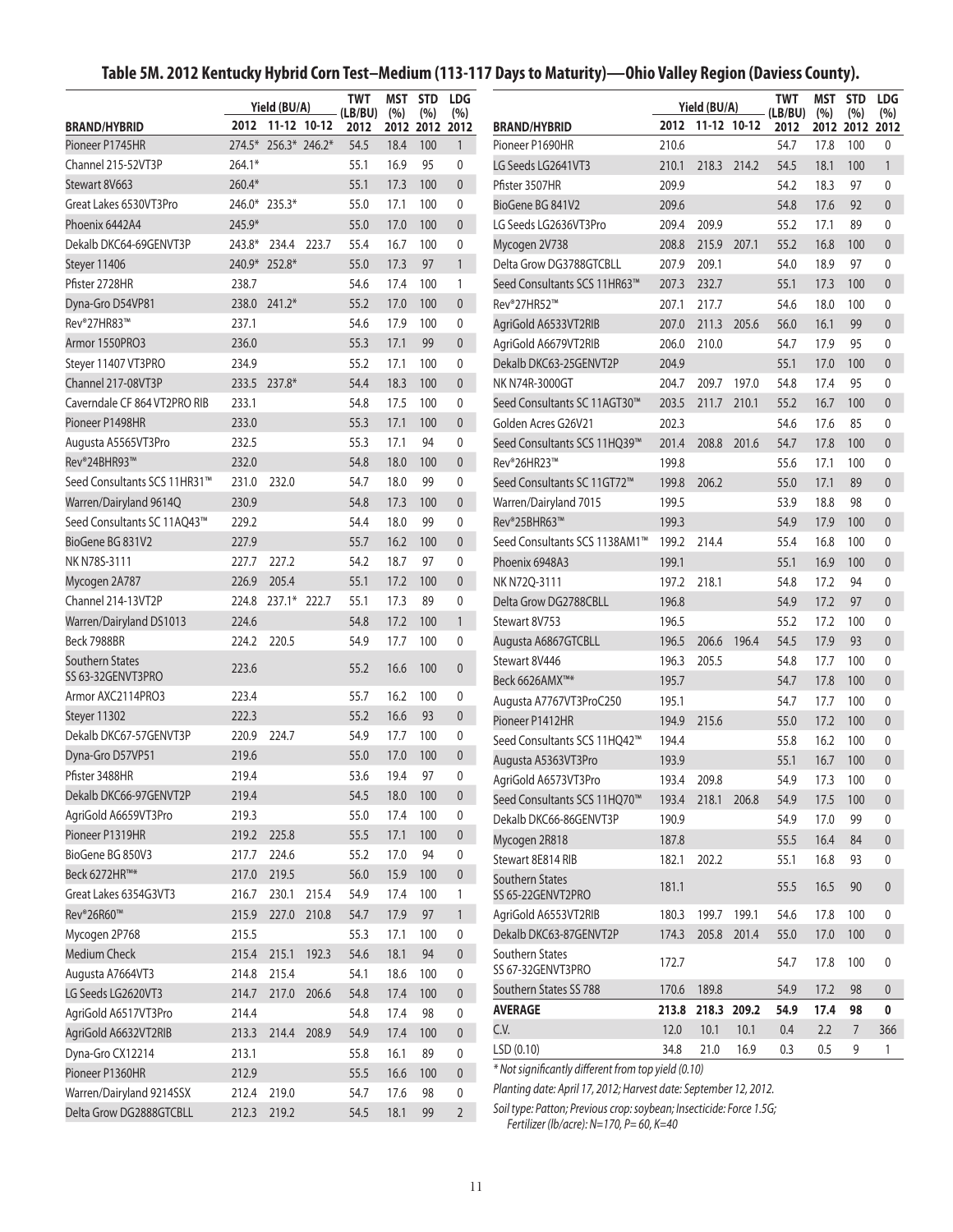|                           |          | Yield (BU/A) |          | TWT<br>(LB/BU) | MST<br>(%) | <b>STD</b><br>(%) | <b>LDG</b><br>(%) |
|---------------------------|----------|--------------|----------|----------------|------------|-------------------|-------------------|
| <b>BRAND/HYBRID</b>       | 2012     | 11-12        | $10-12$  | 2012           | 2012       | 2012              | 2012              |
| Late Check                | $226.2*$ | $220.1*$     | 180.7    | 54.4           | 18.0       | 81                | 0                 |
| Pioneer 1944HR            | $223.1*$ |              |          | 54.4           | 18.2       | 79                | 1                 |
| Delta Grow DG6488GTCBLLRW | 222.4*   |              |          | 54.4           | 18.0       | 86                | 0                 |
| Rev®28HR20™               | $215.2*$ | $219.9*$     | $214.3*$ | 54.3           | 18.8       | 76                | $\boldsymbol{0}$  |
| Pioneer 2088YHR           | 193.6    | $213.7*$     |          | 54.5           | 17.8       | 83                | 0                 |
| Caverndale CF 908 3000 GT | 191.8    |              |          | 54.4           | 18.0       | 77                | $\mathbf{0}$      |
| Rev®28HR10™               | 190.8    | $210.4*$     |          | 54.4           | 18.2       | 72                | 0                 |
| Delta Grow DG36603000GT   | 189.5    |              |          | 54.2           | 18.5       | 68                | $\theta$          |
| Rev®28HR29™               | 189.4    | $215.0*$     | $203.3*$ | 53.7           | 19.6       | 62                | $\mathbf 0$       |
| Rev®29HR13™               | 179.4    |              |          | 54.1           | 18.7       | 53                | $\mathbf{0}$      |
| Caverndale CF 926 GT      | 167.8    |              |          | 54.2           | 18.0       | 75                | 0                 |
| <b>AVERAGE</b>            | 199.0    | 215.8        | 199.5    | 54.3           | 18.3       | 74                | $\bf{0}$          |
| C.V.                      | 10.5     | 8.3          | 8.4      | 0.3            | 2.1        | 22                | 353               |
| LSD (0.10)                | 29.8     | 16.9         | 13.3     | 0.2            | 0.6        | 23                | 1                 |

## **Table 5L. 2012 Kentucky Hybrid Corn Test–Late (118 Days to Maturity or Later)—Ohio Valley Region (Daviess County).**

*\* Not significantly different from top yield (0.10)*

*Planting date: April 17, 2012; Harvest date: September 12, 2012.*

*Soil type: Patton; Previous crop: soybean; Insecticide: Force 1.5G;* 

*Fertilizer (lb/acre): N=170, P= 60, K=40*

|                            |          |              |          | . - -          |            |                   | .,,.              |
|----------------------------|----------|--------------|----------|----------------|------------|-------------------|-------------------|
|                            |          | Yield (BU/A) |          | TWT<br>(LB/BU) | MST<br>(%) | <b>STD</b><br>(%) | <b>LDG</b><br>(%) |
| <b>BRAND/HYBRID</b>        | 2012     | $11 - 12$    | $10-12$  | 2012           | 2012       | 2012              | 2012              |
| Pioneer 32B16 HX1, LL, RR2 | $222.3*$ | $214.9*$     |          | 54.3           | 18.3       | 88                | $\mathbf{0}$      |
| <b>White Check</b>         | $218.3*$ | $226.9*$     | $206.8*$ | 54.4           | 18.2       | 88                | $\mathbf{1}$      |
| Agrigold A6507WBtRR        | 208.4*   | 204.6        | $207.1*$ | 55.2           | 16.8       | 88                | 0                 |
| Pioneer P1995W             | 174.1    | 195.9        |          | 54.5           | 17.9       | 85                | $\mathbf{0}$      |
| Pioneer P1431W             | 173.7    | 190.2        | 183.0    | 54.9           | 17.1       | 88                | $\mathbf{0}$      |
| Pioneer 33G60 HX1, LL, RR2 | 161.9    | 192.5        | 184.8    | 54.8           | 17.8       | 73                | $\mathbf{0}$      |
| <b>AVERAGE</b>             | 193.1    | 204.2        | 195.4    | 54.7           | 17.7       | 85                | 0                 |
| C.V.                       | 8.8      | 8.8          | 8.9      | 0.2            | 1.5        | 10                | 344               |
| LSD(0.10)                  | 24.7     | 17.6         | 13.9     | 0.2            | 0.4        | 12                | 1                 |

## **Table 5W. 2012 Kentucky Hybrid Corn Test–White (112-117 Days to Maturity)—Ohio Valley Region (Daviess County).**

*\* Not significantly different from top yield (0.10)*

*Planting date: April 17, 2012; Harvest date: September 12, 2012.*

*Soil type: Patton; Previous crop: soybean; Insecticide: Force 1.5G; Fertilizer (lb/acre): N=170, P= 60, K=40*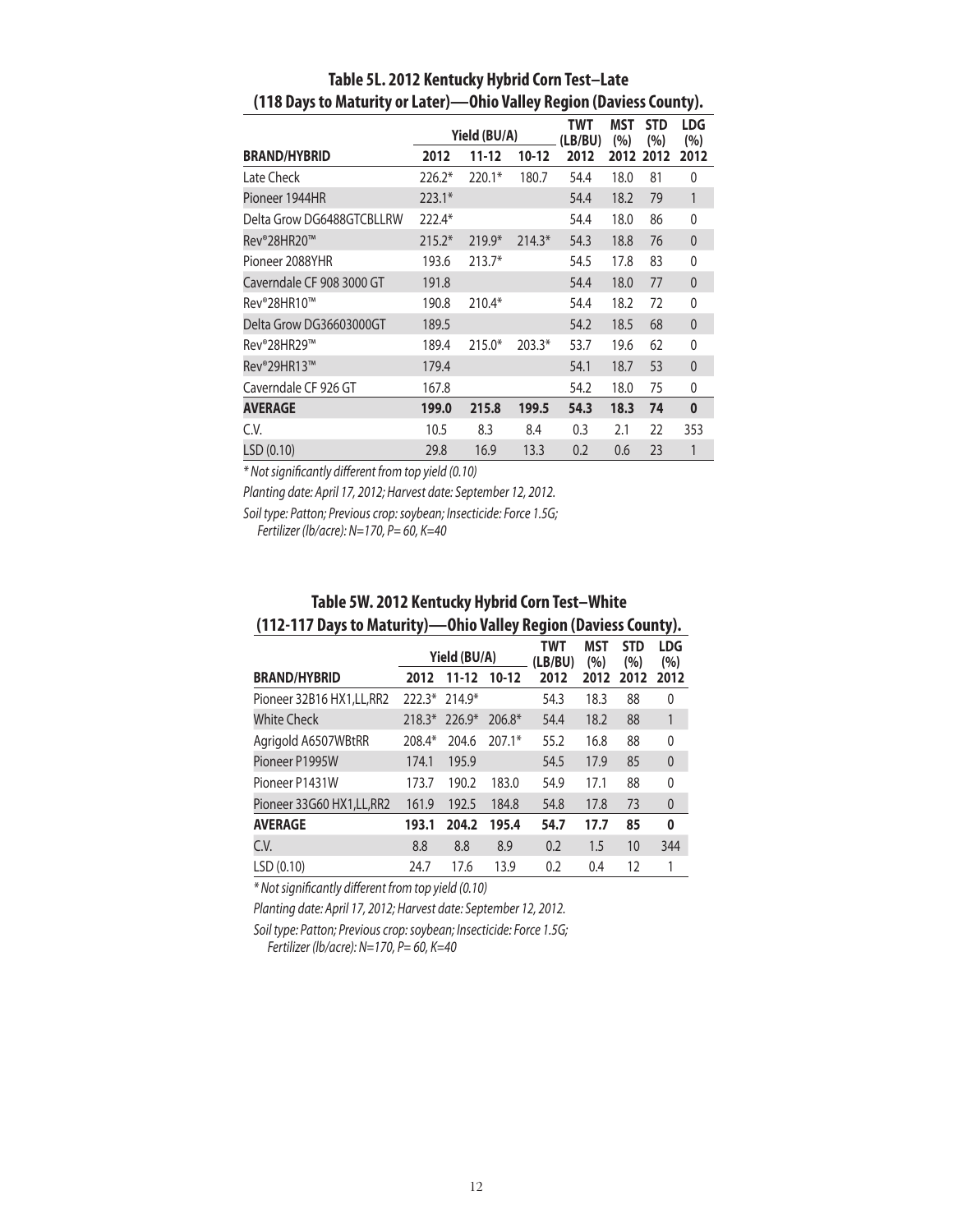# **Table 6E. Kentucky Hybrid Corn Test–Early (112 Days to Maturity or Earlier)—Southern Tier Region (Todd County).**

|                                      |          |                     | <b>TWT</b> | <b>MST</b> | <b>STD</b> | <b>LDG</b>     |                                                                         |       |             |              | <b>TWT</b> | <b>MST</b> | <b>STD</b>   | <b>LDG</b>     |
|--------------------------------------|----------|---------------------|------------|------------|------------|----------------|-------------------------------------------------------------------------|-------|-------------|--------------|------------|------------|--------------|----------------|
|                                      |          | Yield (BU/A)        | (LB/BU)    | (%)        | (%)        | (%)            | Yield (BU/A)<br>(LB/BU)<br>(%)                                          |       |             |              | (%)        | (%)        |              |                |
| <b>BRAND/HYBRID</b>                  | 2012     | 11-12 10-12         | 2012       | 2012       | 2012       | 2012           | <b>BRAND/HYBRID</b>                                                     | 2012  |             | 11-12 10-12  | 2012       | 2012       | 2012         | 2012           |
| Steyer 11207                         | 205.4*   |                     | 55.8       | 16.6       | 100        | $\mathbf{0}$   | Mycogen 2V715                                                           | 156.8 | 155.3       |              | 56.4       | 15.2       | 100          | 3              |
| Delta Grow DG3588GTCBLL              | 191.9*   |                     | 55.9       | 16.1       | 100        | 0              | Augusta A5457C                                                          | 156.3 |             |              | 57.0       | 15.1       | 100          | $\mathbf{1}$   |
| Delta Grow DG2688GTCBLL              | 190.4*   |                     | 55.4       | 17.4       | 100        | $\overline{0}$ | Pioneer P0912HR                                                         | 154.5 | 155.1       |              | 57.1       | 14.8       | 100          | 3              |
| Augusta A0606CBLL                    | 186.4*   | 169.3* 185.8*       | 56.6       | 15.4       | 100        | $\mathbf{0}$   | <b>Beck 5509A3</b>                                                      | 153.5 |             |              | 57.2       | 15.0       | 100          | $\mathbf{0}$   |
| BioGene BG 801A3                     | 182.8*   |                     | 57.0       | 14.9       | 100        | $\overline{0}$ | Warren/Dairyland 1809                                                   | 153.2 |             |              | 56.9       | 15.2       | 100          | $\mathbf{1}$   |
| Dekalb DKC62-09GENVT3P               |          | 181.8* 162.5*       | 56.8       | 15.3       | 100        | $\mathbf{0}$   | AgriGold A6486VT2RIB                                                    | 153.2 |             |              | 57.2       | 14.4       | 100          | $\mathbf{0}$   |
| Armor AXC2111APRO3                   | $181.1*$ |                     | 56.9       | 15.5       | 100        | $\overline{0}$ | Great Lakes 6232VT3Pro                                                  | 153.0 | 151.0       |              | 56.1       | 15.8       | 100          | $\mathbf{0}$   |
| Caverndale CF 838 3000 GT            | 178.5    | $166.7*$            | 56.1       | 16.2       | 100        | 0              | <b>Southern States</b>                                                  | 153.0 |             |              | 57.4       | 14.7       | 100          | $\mathbf{1}$   |
| Warren/Dairyland 9212Q               | 177.5    |                     | 56.8       | 15.0       | 100        | $\overline{2}$ | SS 54-32GENVT3PRO                                                       |       |             |              |            |            |              |                |
| Augusta A5658GTCBLLC                 | 177.4    | 155.3               | 56.9       | 15.1       | 100        | $\mathbf{0}$   | Armor 1010PRO2                                                          | 152.1 |             |              | 56.8       | 15.0       | 100          | $\mathbf{0}$   |
| Armor 1161PRO2                       | 176.9    | 161.9* 178.8*       | 56.8       | 15.3       | 100        | $\overline{0}$ | Augusta A5560VT3                                                        | 151.8 | 143.5       |              | 56.9       | 15.0       | 100          | $\mathbf{0}$   |
| Dyna-Gro D51VP40                     | 176.8    | 168.5* 181.9*       | 56.9       | 15.2       | 100        | 0              | Augusta A5461GTCBLL                                                     | 151.7 |             | 146.8 179.1* | 56.4       | 15.4       | 100          | $\mathbf 0$    |
| Mycogen 2V707                        | 174.5    |                     | 56.6       | 15.7       | 100        | $\overline{0}$ | Stewart EXP12E2                                                         | 150.8 |             |              | 56.9       | 14.8       | 100          | $\mathbf{0}$   |
| LG Seeds LG2602VT3Pro                | 173.9    | $161.0*$            | 56.1       | 16.0       | 100        | $\mathbf{0}$   | Mycogen 2D744                                                           | 150.7 | 158.8*      |              | 56.9       | 15.2       | 100          | $\mathbf 0$    |
| Steyer 11203                         | 173.4    |                     | 56.9       | 15.0       | 100        | $\overline{0}$ | Armor 1262PRO2                                                          | 150.7 | 158.8*      | 170.7        | 56.6       | 15.0       | 100          | $\mathbf{0}$   |
| Southern States<br>SS 62-22GENVT2PRO | 173.4    |                     | 56.7       | 15.1       | 100        | 0              | AgriGold A6489VT3<br>Southern States                                    | 150.0 | 151.8       | 168.8        | 56.6       | 15.7       | 100          | 8              |
| Stewart 8A228 RIB                    | 172.5    | $157.7*$            | 56.6       | 16.0       | 100        | $\overline{0}$ | SS 62-33GENVT3PRO                                                       | 149.5 |             |              | 56.6       | 15.5       | 98           | $\overline{2}$ |
| LG Seeds LG2555VT3                   | 172.4    | 163.7* 189.5*       | 57.0       | 15.0       | 100        | $\mathbf{1}$   | Beck 6175AMX™*                                                          | 147.0 |             |              | 56.2       | 16.0       | 100          | $\mathbf{0}$   |
| Golden Acres 1518                    | 171.5    |                     | 57.0       | 15.1       | 100        | 1              | Augusta A5362VT3Pro                                                     | 142.2 |             |              | 56.3       | 15.7       | 99           | $\mathbf{0}$   |
| Armor 1133PRO3                       | 170.3    |                     | 56.6       | 15.7       | 100        | $\mathbf{0}$   | Augusta A5360                                                           | 138.9 |             |              | 56.9       | 14.9       | 100          | 5              |
| Seed Consultants SCS 11HR02™         | 170.2    | $165.7*$            | 56.9       | 15.4       | 100        | $\overline{0}$ | Seed Consultants SCS 11HR21™                                            | 137.9 | 148.4       | 173.0        | 56.8       | 15.0       | 100          | $\mathbf{0}$   |
| Stewart 7E224 RIB                    | 169.9    |                     | 57.2       | 15.0       | 100        | $\mathbf{1}$   | Augusta A5262GT3000                                                     | 137.5 |             |              | 56.7       | 15.2       | 99           | 1              |
| Caverndale CF 803 3000 GT            | 169.6    |                     | 56.9       | 15.0       | 100        | $\overline{0}$ | Stewart 7E344 RIB                                                       | 137.4 |             |              | 56.9       | 14.9       | 100          | 3              |
| Augusta A0720CBLL                    | 169.4    | 171.9* 187.8*       | 56.7       | 15.2       | 100        | 0              | Augusta A4557                                                           | 137.0 |             |              | 56.8       | 15.1       | 100          | $\mathbf 0$    |
| Dekalb DKC60-62GENVT3P               | 168.2    |                     | 56.7       | 15.4       | 100        | $\overline{0}$ | Caverndale CF 748 3000 GT                                               | 135.9 |             |              | 57.1       | 14.6       | 100          | $\mathbf{0}$   |
| Augusta A5558VT3                     | 168.0    | 153.6 172.0         | 56.8       | 15.3       | 100        | 0              | BioGene BG 800V2                                                        | 135.8 | 155.9       |              | 57.4       | 15.0       | 100          | 3              |
| Augusta A5462GT3000                  | 167.1    | 155.8               | 56.4       | 15.6       | 100        | $\overline{0}$ | AgriGold A6476VT3Pro                                                    | 131.6 | 141.0       | 162.1        | 56.8       | 15.4       | 100          | 3              |
| Dekalb DKC62-97GENVT3P               | 165.5    | 172.2* 183.7*       | 56.3       | 16.0       | 100        | $\mathbf{0}$   | Steyer 11204                                                            | 130.7 | 147.0       |              | 56.7       | 15.0       | 100          | $\mathbf 0$    |
| Warren/Dairyland 9610                | 165.1    |                     | 56.9       | 15.1       | 100        | $\overline{0}$ | Dyna-Gro D49VP88                                                        | 128.7 |             |              | 56.4       | 15.4       | 100          | $\mathbf{1}$   |
| Great Lakes 6087VT3Pro               | 164.9    |                     | 56.9       | 15.0       | 100        | $\mathbf{0}$   | Stewart 7V747                                                           | 126.1 |             |              | 56.4       | 15.0       | 100          | 3              |
| Southern States                      |          |                     |            |            |            |                | BioGene BG 810V2                                                        | 123.6 |             |              | 56.6       | 14.4       | 100          | $\mathbf{1}$   |
| SS 62-32GENVT3PRO                    | 164.1    |                     | 56.7       | 15.5       | 99         | 1              | Caverndale CF 669 VIP3111                                               | 123.3 |             |              | 57.5       | 14.4       | 100          | 0              |
| NK N68B-3111                         | 162.8    | 150.8 168.9         | 56.8       | 15.1       | 99         | 0              | Seed Consultants SCS 11HR12™ 118.6                                      |       | 133.0       |              | 57.2       | 14.6       | 100          | 0              |
| Warren/Dairyland 9111SSX             | 161.7    |                     | 56.4       | 15.5       | 100        | $\mathbf 0$    | <b>AVERAGE</b>                                                          | 159.0 | 156.7 177.2 |              | 56.7       | 15.3       | 100          | 1              |
| Pioneer P1184YHR                     | 161.0    | 156.0 181.3*        | 56.9       | 15.2       | 100        | 0              | C.V.                                                                    | 11.8  | 10.2        | 9.2          | 0.5        | 2.6        | $\mathbf{1}$ | 366            |
| <b>Early Check</b>                   | 161.0    | 151.5 168.6         | 56.7       | 15.3       | 99         | $\mathbf 0$    | LSD (0.10)                                                              | 25.3  | 15.3        | 11.8         | 0.4        | 0.5        | 1            | 3              |
| Dekalb DKC61-88GENVT3P               |          | 159.9 160.4*        | 56.5       | 15.3       | 100        | 0              | * Not significantly different from top yield (0.10)                     |       |             |              |            |            |              |                |
| Caverndale CF 844 VT2PRO RIB         | 159.5    |                     | 56.9       | 15.5       | 100        | $\mathbf{0}$   | Planting date: May 9, 2012; Harvest date: October 11, 2012.             |       |             |              |            |            |              |                |
| LG Seeds LG2575VT3Pro                | 159.5    |                     | 56.7       | 15.3       | 100        | 0              | Soil type: Pembroke B; Previous crop: soybean; Insecticide: Force 1.5G; |       |             |              |            |            |              |                |
| AgriGold A6458VT2RIB                 |          | 159.2 163.7* 182.8* | 57.3       | 14.5       | 100        | $\pmb{0}$      | Fertilizer (lb/acre): N=170, P=69, K=60                                 |       |             |              |            |            |              |                |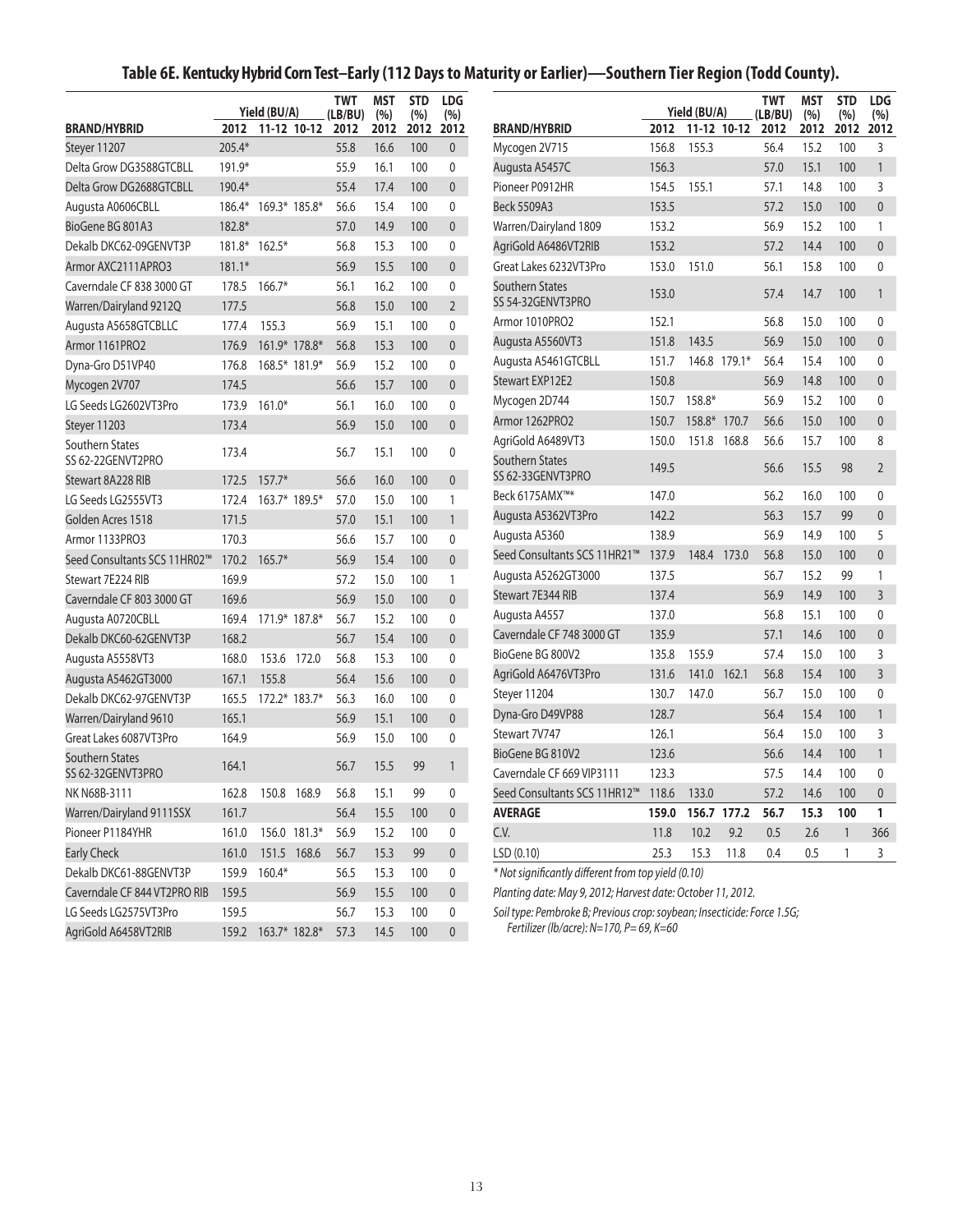# **Table 6M. 2012 Kentucky Hybrid Corn Test–Medium (113-117 Days to Maturity)—Southern Tier Region (Todd County).**

|                                      |          |                                  |               | <b>TWT</b>      | MST         | <b>STD</b> | <b>LDG</b>       | <b>TWT</b><br><b>MST</b>                                                                                           |       |                   |                                                     | <b>STD</b> | <b>LDG</b>   |              |                  |
|--------------------------------------|----------|----------------------------------|---------------|-----------------|-------------|------------|------------------|--------------------------------------------------------------------------------------------------------------------|-------|-------------------|-----------------------------------------------------|------------|--------------|--------------|------------------|
| <b>BRAND/HYBRID</b>                  |          | Yield (BU/A)<br>2012 11-12 10-12 |               | (LB/BU)<br>2012 | (%)<br>2012 | (%)        | (%)<br>2012 2012 | <b>BRAND/HYBRID</b>                                                                                                |       |                   | Yield (BU/A)<br>(LB/BU)<br>2012 11-12 10-12<br>2012 |            | (%)<br>2012  | (%)          | (%)<br>2012 2012 |
| Stewart 8V663                        | 232.3*   |                                  |               | 56.1            | 16.3        | 100        | $\mathbf{0}$     | Great Lakes 6354G3VT3                                                                                              | 173.1 |                   | 180.7 191.1*                                        | 56.4       | 15.8         | 100          | 0                |
| Augusta A7767VT3ProC250              | 230.0*   |                                  |               | 55.8            | 16.9        | 100        | 0                | Stewart 8V446<br>171.2 172.7<br>56.3                                                                               |       |                   | 15.8                                                | 100        | $\mathbf{0}$ |              |                  |
| Pfister 3507HR                       | $212.3*$ |                                  |               | 55.1            | 17.7        | 100        | $\mathbf{0}$     | Augusta A6867GTCBLL                                                                                                | 171.1 |                   | 170.4 185.8*                                        | 55.7       | 17.0         | 100          | 0                |
| Seed Consultants SC 11AGT30™         |          | 208.5* 190.5* 197.0*             |               | 56.2            | 16.2        | 100        | $\mathbf{1}$     | Seed Consultants SC 11GT72™                                                                                        |       | 171.0 183.6*      |                                                     | 55.7       | 16.9         | 100          | $\mathbf{0}$     |
| <b>Southern States</b>               | 205.7*   |                                  |               | 55.6            | 17.5        | 100        | $\mathbf{0}$     | Seed Consultants SCS 11HQ42™                                                                                       | 170.0 |                   |                                                     | 56.7       | 15.9         | 100          | 0                |
| SS 67-32GENVT3PRO                    |          |                                  |               |                 |             |            |                  | Augusta A5363VT3Pro                                                                                                | 168.5 |                   |                                                     | 56.6       | 15.7         | 100          | $\mathbf{0}$     |
| Pfister 2728HR                       | 204.6*   |                                  |               | 55.4            | 17.1        | 100        | 0                | Great Lakes 6530VT3Pro                                                                                             |       | 168.3 174.9       |                                                     | 56.2       | 16.0         | 100          | 1                |
| NK N78S-3111                         |          | 203.9 200.4*                     |               | 55.7            | 16.7        | 100        | $\mathbf{1}$     | Beck 6626AMX™*                                                                                                     | 167.3 |                   |                                                     | 55.7       | 16.8         | 100          | $\mathbf{0}$     |
| Rev®27HR83™                          | 201.8    |                                  |               | 55.5            | 17.3        | 100        | 0                | BioGene BG 831V2                                                                                                   | 166.1 |                   |                                                     | 56.8       | 15.9         | 100          | 0                |
| Delta Grow DG2788CBLL                | 200.9    |                                  |               | 56.0            | 16.3        | 100        | $\mathbf{0}$     | Caverndale CF 864 VT2PRO RIB                                                                                       | 166.0 |                   |                                                     | 55.8       | 16.6         | 100          | $\mathbf{0}$     |
| Channel 217-08VT3P                   |          | 200.3 191.9*                     |               | 56.1            | 16.6        | 100        | 0                | Mycogen 2A787                                                                                                      | 165.6 | 171.3             |                                                     | 55.7       | 16.9         | 100          | 3                |
| Dekalb DKC67-57GENVT3P               | 199.9    | 195.4*                           |               | 56.0            | 16.5        | 100        | $\mathbf{1}$     | Pioneer P1745HR                                                                                                    | 165.3 |                   | 171.6 187.3*                                        | 55.5       | 17.0         | 100          | $\overline{2}$   |
| Rev®26HR23™                          | 197.8    |                                  |               | 56.6            | 15.8        | 100        | 0                | NK N72Q-3111                                                                                                       | 165.2 | 169.3             |                                                     | 55.4       | 16.8         | 100          | $\overline{2}$   |
| Warren/Dairyland 9214SSX             | 194.9    | $186.1*$                         |               | 56.0            | 16.7        | 100        | $\mathbf{0}$     | Phoenix 6948A3                                                                                                     | 164.5 |                   |                                                     | 55.8       | 16.7         | 100          | $\mathbf{0}$     |
| AgriGold A6573VT3Pro                 | 194.6    | 193.3*                           |               | 56.0            | 16.0        | 100        | 0                | Golden Acres G26V21                                                                                                | 164.4 |                   |                                                     | 56.1       | 16.4         | 100          | $\mathbf 0$      |
| Pioneer P1360HR                      | 193.8    |                                  |               | 56.6            | 15.9        | 100        | $\mathbf{0}$     | Armor 1550PRO3                                                                                                     | 164.1 |                   |                                                     | 56.2       | 16.1         | 100          | $\mathbf{0}$     |
| BioGene BG 850V3                     | 193.4    | 181.0                            |               | 56.1            | 16.2        | 100        | 0                | Pioneer P1319HR                                                                                                    | 163.4 | 176.6             |                                                     | 56.4       | 16.0         | 100          | 0                |
| Warren/Dairyland 7015                | 193.3    |                                  |               | 55.1            | 17.5        | 100        | $\mathbf{0}$     | Channel 214-13VT2P                                                                                                 | 161.8 |                   | 175.5 183.8*                                        | 56.8       | 15.5         | 100          | $\overline{3}$   |
| Phoenix 6442A4                       | 192.2    |                                  |               | 55.8            | 16.3        | 100        | $\mathbf{1}$     | Rev®25BHR63™                                                                                                       | 161.5 |                   |                                                     | 55.9       | 16.7         | 100          | $\mathbf{1}$     |
| Dyna-Gro D57VP51                     | 191.2    |                                  |               | 56.4            | 16.3        | 100        | $\mathbf{0}$     | LG Seeds LG2636VT3Pro                                                                                              |       | 159.2 176.9       |                                                     | 56.2       | 15.7         | 100          | $\mathbf{0}$     |
| Augusta A7664VT3                     | 191.1    | 178.1                            |               | 56.0            | 16.6        | 100        | 0                | Steyer 11302                                                                                                       | 158.8 |                   |                                                     | 56.4       | 15.7         | 100          | 0                |
| Dekalb DKC66-86GENVT3P               | 190.8    |                                  |               | 55.9            | 16.7        | 100        | $\mathbf{0}$     | Dekalb DKC63-25GENVT2P                                                                                             | 158.4 |                   | 55.9                                                | 16.7       | 100          | $\mathbf{0}$ |                  |
| Augusta A5565VT3Pro                  | 189.9    |                                  |               | 56.5            | 16.0        | 100        | $\mathbf{1}$     | Pioneer P1690HR                                                                                                    | 157.3 |                   |                                                     | 55.6       | 16.3         | 100          | 0                |
| Warren/Dairyland DS1013              | 189.8    |                                  |               | 55.4            | 17.1        | 100        | $\mathbf{0}$     | Stewart 8V753                                                                                                      | 157.3 |                   | 56.3                                                | 15.5       | 100          | $\mathbf{0}$ |                  |
| AgriGold A6517VT3Pro                 | 189.5    |                                  |               | 55.8            | 16.4        | 100        | $\mathbf{1}$     | Dekalb DKC66-97GENVT2P                                                                                             | 156.6 |                   |                                                     | 56.2       | 16.4         | 100          | 0                |
| Armor AXC2114PRO3                    | 189.1    |                                  |               | 56.2            | 16.3        | 100        | $\overline{0}$   | Seed Consultants SCS 11HR63™                                                                                       | 156.5 | 176.4             |                                                     | 55.7       | 16.7         | 100          | $\mathbf{0}$     |
| Delta Grow DG2888GTCBLL              | 188.9    | 182.7                            |               | 55.5            | 17.3        | 100        | 0                | Rev®26R60™                                                                                                         | 156.2 |                   | 170.5 188.5*                                        | 55.9       | 16.4         | 100          | $\overline{2}$   |
| Pfister 3488HR                       | 188.7    |                                  |               | 55.5            | 17.0        | 100        | $\mathbf{1}$     | Southern States SS 788                                                                                             | 156.1 | 166.1             |                                                     | 56.3       | 16.1         | 100          | $\mathbf{0}$     |
| BioGene BG 841V2                     | 188.7    |                                  |               | 55.8            | 16.8        | 100        | 0                | Rev®27HR52™                                                                                                        | 154.7 | 172.7             |                                                     | 55.2       | 16.8         | 100          | 0                |
| Warren/Dairyland 9614Q               | 188.2    |                                  |               | 55.7            | 16.8        | 100        | $\mathbf{0}$     | Stewart 8E814 RIB                                                                                                  | 154.5 | 164.4             |                                                     | 56.3       | 16.1         | 100          | $\mathbf{0}$     |
| Pioneer P1498HR                      | 186.7    |                                  |               | 56.2            | 16.3        | 100        | 0                | AgriGold A6533VT2RIB                                                                                               | 152.8 | 161.7 178.5       |                                                     | 56.4       | 15.9         | 100          | 0                |
| Dyna-Gro CX12214                     | 185.5    |                                  |               | 56.4            | 16.1        | 100        | $\mathbf{0}$     | Southern States                                                                                                    |       |                   |                                                     |            |              |              |                  |
| Seed Consultants SC 11AQ43™          | 185.0    |                                  |               | 55.7            | 17.0        | 100        | $\mathbf{0}$     | SS 63-32GENVT3PRO                                                                                                  | 152.8 |                   |                                                     | 56.6       | 15.8         | 100          | $\mathbf{0}$     |
| Mycogen 2P768                        | 184.7    |                                  |               | 56.6            | 15.6        | 100        | $\overline{0}$   | Seed Consultants SCS 11HQ39™                                                                                       | 150.9 | 170.1 185.5*      |                                                     | 55.8       | 16.9         | 100          | 0                |
| AgriGold A6659VT3Pro                 | 184.0    |                                  |               | 56.3            | 16.3        | 100        | 0                | Mycogen 2V738                                                                                                      |       | 150.2 167.2 179.4 |                                                     | 56.4       | 16.0         | 100          | $\overline{2}$   |
| LG Seeds LG2620VT3                   | 183.8    | 187.1* 190.8*                    |               | 56.5            | 16.1        | 100        | $\overline{0}$   | Beck 6272HR™*                                                                                                      | 149.7 | 169.8             |                                                     | 56.7       | 15.5         | 100          | 0                |
| AgriGold A6632VT2RIB                 | 182.9    |                                  | 174.3 184.0*  | 56.3            | 16.3        | 100        | 0                | Seed Consultants SCS 11HR31™                                                                                       |       | 149.2 165.2       |                                                     | 55.0       | 17.5         | 100          | $\mathbf{1}$     |
| AgriGold A6553VT2RIB                 | 180.1    |                                  | 183.8* 192.9* | 55.8            | 16.7        | 100        | $\mathbf{0}$     | Medium Check                                                                                                       | 148.6 |                   | 169.3 165.3                                         | 55.5       | 16.7         | 100          | 0                |
| Mycogen 2R818                        | 179.1    |                                  |               | 56.1            | 16.2        | 100        | 0                | Beck 7988BR                                                                                                        | 147.5 | 166.7             |                                                     | 56.2       | 16.5         | 100          | $\mathbf 0$      |
| Steyer 11407                         | 178.2    |                                  |               | 56.8            | 15.6        | 100        | $\mathbf 0$      | Seed Consultants SCS 11HQ70™                                                                                       | 146.5 |                   | 166.8 183.9*                                        | 55.8       | 16.2         | 100          | 2                |
| Delta Grow DG3788GTCBLL              | 177.6    | 172.8                            |               | 55.7            | 17.0        | 100        | 0                | Pioneer P1412HR                                                                                                    | 145.8 | 169.0             |                                                     | 56.9       | 15.6         | 100          | 0                |
| Dyna-Gro D54VP81                     |          | 177.6 171.8                      |               | 56.0            | 16.0        | 100        | $\overline{0}$   | AgriGold A6679VT2RIB<br>145.6 158.2<br>55.6                                                                        |       | 16.8              | 100                                                 | 0          |              |              |                  |
| NK N74R-3000GT                       |          | 177.2 177.2 189.5*               |               | 55.7            | 16.5        | 100        | 0                | Seed Consultants SCS 1138AM1™                                                                                      | 142.7 | 166.6             |                                                     | 56.8       | 15.7         | 100          | 0                |
| Dekalb DKC64-69GENVT3P               | 176.6    | 184.2* 190.0*                    |               | 56.4            | 15.9        | 100        | $\overline{0}$   | <b>AVERAGE</b>                                                                                                     |       | 175.9 175.8 186.1 |                                                     | 56.0       | 16.4         | 100          | 0                |
| Rev®24BHR93™                         | 174.8    |                                  |               | 55.7            | 16.4        | 100        | 0                | C.V.                                                                                                               | 11.7  | 10.3              | 9.4                                                 | 0.5        | 2.0          | $\mathbf 0$  | 330              |
| Steyer 11406                         | 174.5    | 174.8                            |               | 55.9            | 16.1        | 100        | $\overline{0}$   | LSD (0.10)                                                                                                         | 27.8  | 17.4              | 13.3                                                | 0.4        | 0.4          | 0            | $\overline{2}$   |
| LG Seeds LG2641VT3                   | 174.3    |                                  | 172.5 186.0*  | 55.9            | 16.5        | 100        | 0                | * Not significantly different from top yield (0.10)                                                                |       |                   |                                                     |            |              |              |                  |
| Dekalb DKC63-87GENVT2P               |          | 173.9 184.9* 191.1*              |               | 56.0            | 16.2        | 100        | $\mathbf{1}$     | Planting date: May 10, 2012; Harvest date: October 11, 2012.                                                       |       |                   |                                                     |            |              |              |                  |
| Channel 215-52VT3P                   | 173.4    |                                  |               | 56.1            | 15.7        | 100        | 0                | Soil type: Pembroke B; Previous crop: soybean; Insecticide: Force 1.5G;<br>Fertilizer (lb/acre): N=170, P=69, K=60 |       |                   |                                                     |            |              |              |                  |
| Southern States<br>SS 65-22GENVT2PRO | 173.3    |                                  |               | 56.5            | 15.9        | 100        | $\mathbf 0$      |                                                                                                                    |       |                   |                                                     |            |              |              |                  |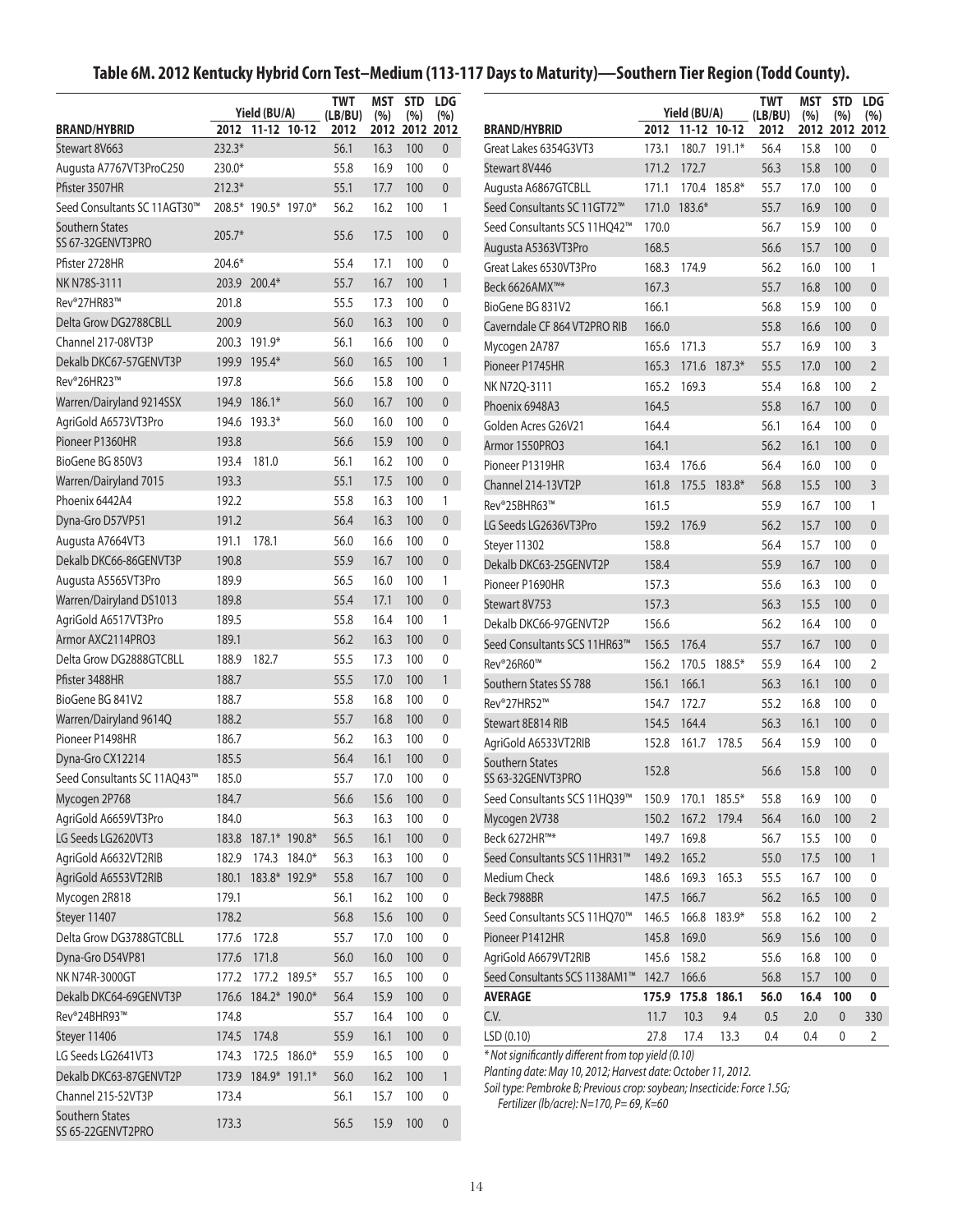|                           |          | Yield (BU/A) |          | TWT<br>(LB/BU) | <b>MST</b><br>(%) | <b>STD</b><br>(%) | <b>LDG</b><br>(%) |
|---------------------------|----------|--------------|----------|----------------|-------------------|-------------------|-------------------|
| <b>BRAND/HYBRID</b>       | 2012     | 11-12        | $10-12$  | 2012           | 2012              | 2012              | 2012              |
| Delta Grow DG6488GTCBLLRW | 184.4*   |              |          | 55.8           | 16.5              | 100               | 0                 |
| Late Check                | $183.0*$ | $185.6*$     | 173.6    | 55.2           | 17.0              | 100               | $\theta$          |
| Pioneer 2088YHR           | 179.6*   | $193.1*$     |          | 55.5           | 16.4              | 100               | $\mathbf{0}$      |
| Pioneer 1944HR            | $178.2*$ |              |          | 55.3           | 16.7              | 100               | $\mathbf{0}$      |
| Caverndale CF 908 3000 GT | $172.1*$ |              |          | 55.5           | 17.1              | 100               | 0                 |
| Rev®29HR13™               | 170.9*   |              |          | 55.4           | 17.2              | 100               | $\mathbf{0}$      |
| Rev®28HR29™               | $167.5*$ | $185.3*$     | $187.1*$ | 55.0           | 17.8              | 100               | $\mathbf{0}$      |
| Rev®28HR10™               | $161.3*$ | $182.1*$     |          | 55.7           | 16.4              | 100               | $\mathbf{0}$      |
| Rev®28HR20™               | $155.9*$ | 178.4*       | $189.1*$ | 55.7           | 16.5              | 100               | $\mathbf{0}$      |
| Caverndale CF 926 GT      | 149.7    |              |          | 55.3           | 17.0              | 100               | $\theta$          |
| Delta Grow DG36603000GT   | 145.7    |              |          | 55.1           | 17.7              | 100               | 0                 |
| <b>AVERAGE</b>            | 168.0    | 184.9        | 183.3    | 55.4           | 16.9              | 100               | $\bf{0}$          |
| C.V.                      | 12.6     | 9.5          | 9.1      | 0.4            | 2.0               | $\Omega$          | 434               |
| LSD (0.10)                | 29.7     | 16.5         | 12.7     | 0.3            | 0.5               | $\mathbf{0}$      | $\mathbf{0}$      |

## **Table 6L. 2012 Kentucky Hybrid Corn Test–Late (118 Days to Maturity or Later)—Southern Tier Region (Todd County).**

*\* Not significantly different from top yield (0.10)*

*Planting date: May 10, 2012; Harvest date: October 11, 2012.*

*Soil type: Pembroke B; Previous crop: soybean; Insecticide: Force 1.5G;* 

*Fertilizer (lb/acre): N=170, P= 69, K=60*

| (112-117 Days to Maturity)—Southern Her Region (1000 County). |          |                |          |                |            |                   |                   |  |  |  |  |
|---------------------------------------------------------------|----------|----------------|----------|----------------|------------|-------------------|-------------------|--|--|--|--|
|                                                               |          | Yield (BU/A)   |          | TWT<br>(Lb/Bu) | MST<br>(%) | <b>STD</b><br>(%) | <b>LDG</b><br>(%) |  |  |  |  |
| <b>BRAND/HYBRID</b>                                           | 2012     | $11 - 12$      | $10-12$  | 2012           | 2012       | 2012              | 2012              |  |  |  |  |
| Pioneer 32B16 HX1.LL.RR2                                      |          | $166.3*167.6*$ |          | 55.8           | 16.6       | 100               | 0                 |  |  |  |  |
| Pioneer P1995W                                                | $155.6*$ | $170.6*$       |          | 55.5           | 16.9       | 100               | $\mathbf{0}$      |  |  |  |  |
| Agrigold A6507WBtRR                                           | 137.3    | 152.3          | $169.4*$ | 55.9           | 16.3       | 100               | 0                 |  |  |  |  |
| <b>White Check</b>                                            | 127.4    | 140.8          | 146.7    | 55.3           | 16.7       | 100               | $\mathbf{0}$      |  |  |  |  |
| Pioneer P1431W                                                | 125.8    | 149.4          | $165.5*$ | 55.8           | 16.1       | 100               | 0                 |  |  |  |  |
| Pioneer 33G60 HX1, LL, RR2                                    | 124.3    | 144.7          | 155.8    | 55.9           | 16.4       | 100               | $\mathbf 0$       |  |  |  |  |
| <b>AVERAGE</b>                                                | 139.4    | 154.2          | 159.3    | 55.7           | 16.5       | 100               | 0                 |  |  |  |  |
| C.V.                                                          | 12.6     | 10.5           | 9.1      | 0.5            | 2.4        | $\theta$          | 490               |  |  |  |  |
| LSD(0.10)                                                     | 25.4     | 15.8           | 11.6     | 0.4            | 0.6        | 0                 | 0                 |  |  |  |  |

## **Table 6W. 2012 Kentucky Hybrid Corn Test–White (112-117 Days to Maturity)—Southern Tier Region (Todd County).**

*\* Not significantly different from top yield (0.10)*

*Planting date: May 10, 2012; Harvest date: October 11, 2012.*

*Soil type: Pembroke B; Previous crop: soybean; Insecticide: Force 1.5G; Fertilizer (lb/acre): N=170, P=69, K=60*